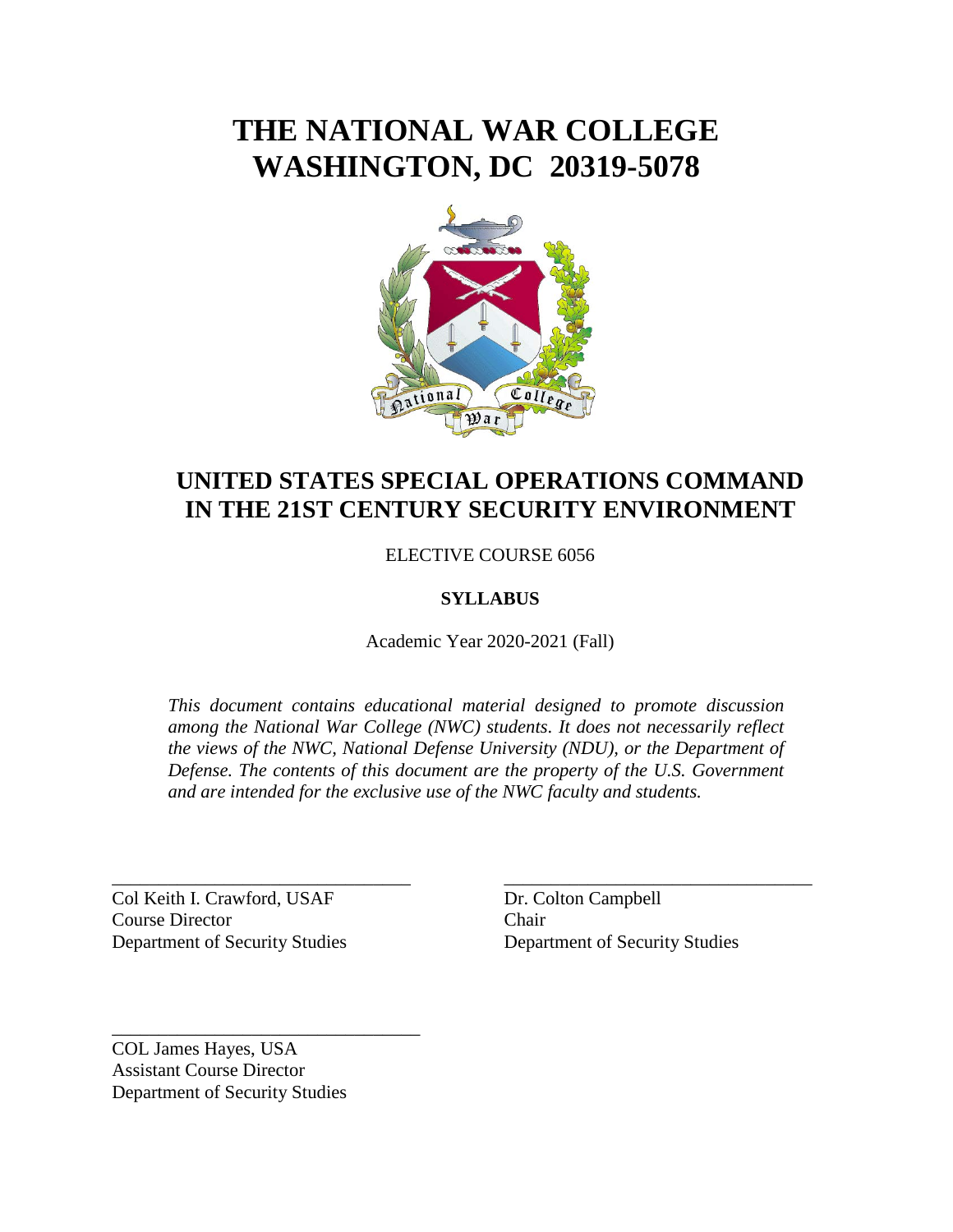### **COURSE SCHEDULE**

| <b>Topic</b><br><b>Number</b> | <b>Date</b>            | <b>Topic Title</b>                                                                |
|-------------------------------|------------------------|-----------------------------------------------------------------------------------|
| $\mathbf{1}$                  | 14 Sep 20<br>1230-1430 | <b>Course Introduction &amp; Historical Perspective</b><br>(Focal Point In-Brief) |
| $\overline{2}$                | 21 Sep 20<br>1230-1430 | Nunn-Cohen & the Future of United States Special<br><b>Operations Command</b>     |
| 3                             | 28 Sep 20<br>1230-1430 | <b>U.S. Special Operations Forces Core Activities</b>                             |
| $\overline{4}$                | 5 Oct 20<br>1230-1430  | <b>Special Activities - Classified Session</b>                                    |
| 5                             | 19 Oct 20<br>1230-1430 | <b>Special Operations Authorities &amp; Resourcing</b>                            |
| 6                             | 26 Oct 20<br>1230-1430 | <b>Interagency Collaboration, Cooperation, &amp;</b><br>Coordination              |
| $\overline{7}$                | 2 Nov 20<br>1230-1430  | <b>SOF, Law Enforcement and Networked Threats</b>                                 |
| 8                             | 9 Nov 20<br>1230-1430  | <b>Special Operations &amp; Great Power Competition I</b>                         |
| 9                             | 16 Nov 20<br>1230-1430 | <b>Special Operations &amp; Great Power Competition II</b>                        |
| 10                            | 30 Nov 20<br>1230-1430 | <b>Special Operations Case Study</b>                                              |
| 11                            | 7 Dec 20<br>1230-1430  | <b>Future SOF Issues</b>                                                          |
| 12                            | 11 Dec 20<br>1230-1430 | <b>Student Presentations</b>                                                      |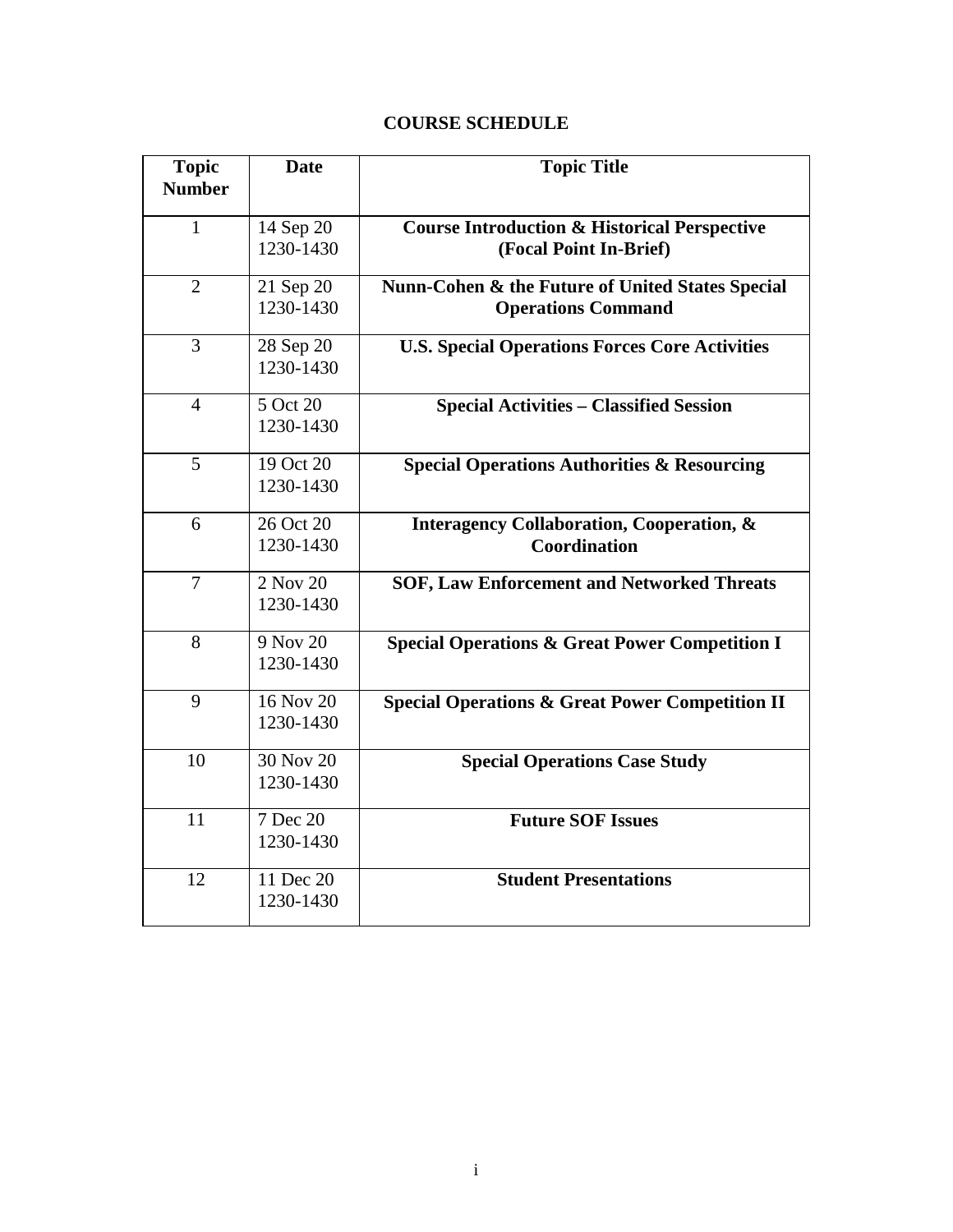#### **Course Overview**

#### **Introduction:**

The United States Special Operations Command in the 21st Century Security Environment elective is designed to provide the national security strategist a baseline understanding of Special Operations Forces (SOF) capabilities, limitations and structure along with a perspective on key issues shaping the force for the future. Additionally, the course will look at United States Special Operations Command (USSOCOM) as both a global combatant command and a servicelike organization as well as the sometimes misunderstood resources and authorities that go along with its uniqueness in the Department of Defense. This knowledge will provide the national security strategist options to consider when searching for opportunities to achieve objectives across the range of conflicts. SOF – with their ability to operate unilaterally, by, with and through international partners, in conjunction with interagency partners, or as part of operations involving larger general purpose forces – are likely to remain frequently relied upon given the dynamic nature of the 21st century security environment.

Entering the third decade of the 21st century, USSOCOM has its largest force structure and its largest budget since its inception in 1987. After almost twenty years of an almost myopic focus on counter-terrorism, what is the role of SOF as the Department of Defense shifts its focus toward great power competition? What is the strategic utility of special operations? What ways and means do special operations bring to a practitioner of national security strategy? These are among the questions that will be explored in this elective course.

We begin this course by developing a perspective on the history of American SOF by examining the culture, structure and relationship of SOF with general purpose forces and other agencies. This will involve examining historical legislation and the current/future legislative dynamics that impact the ability of SOF to contribute to national security.

With this essential foundation, we will examine in more detail SOF core activities and the authorities and resourcing involved in organizing, training, equipping and employing SOF in support of national security objectives.

Next, we will examine and discuss the role(s) of special operations in addressing great power competition. We will then discuss a contemporary case study in special operations and close out the course sessions with a discussion on future special operations issues and student presentations.

### **Approach:**

The course consists of twelve sessions that will analyze issues covered in the readings (and occasional videos) through group discussion. Student presentations, guest lectures, and visual graphics/handouts and video clips as appropriate will augment the discussion on occasion and as specifically scheduled in the syllabus; the goal is an unconstrained environment that will foster insightful analysis from all perspectives.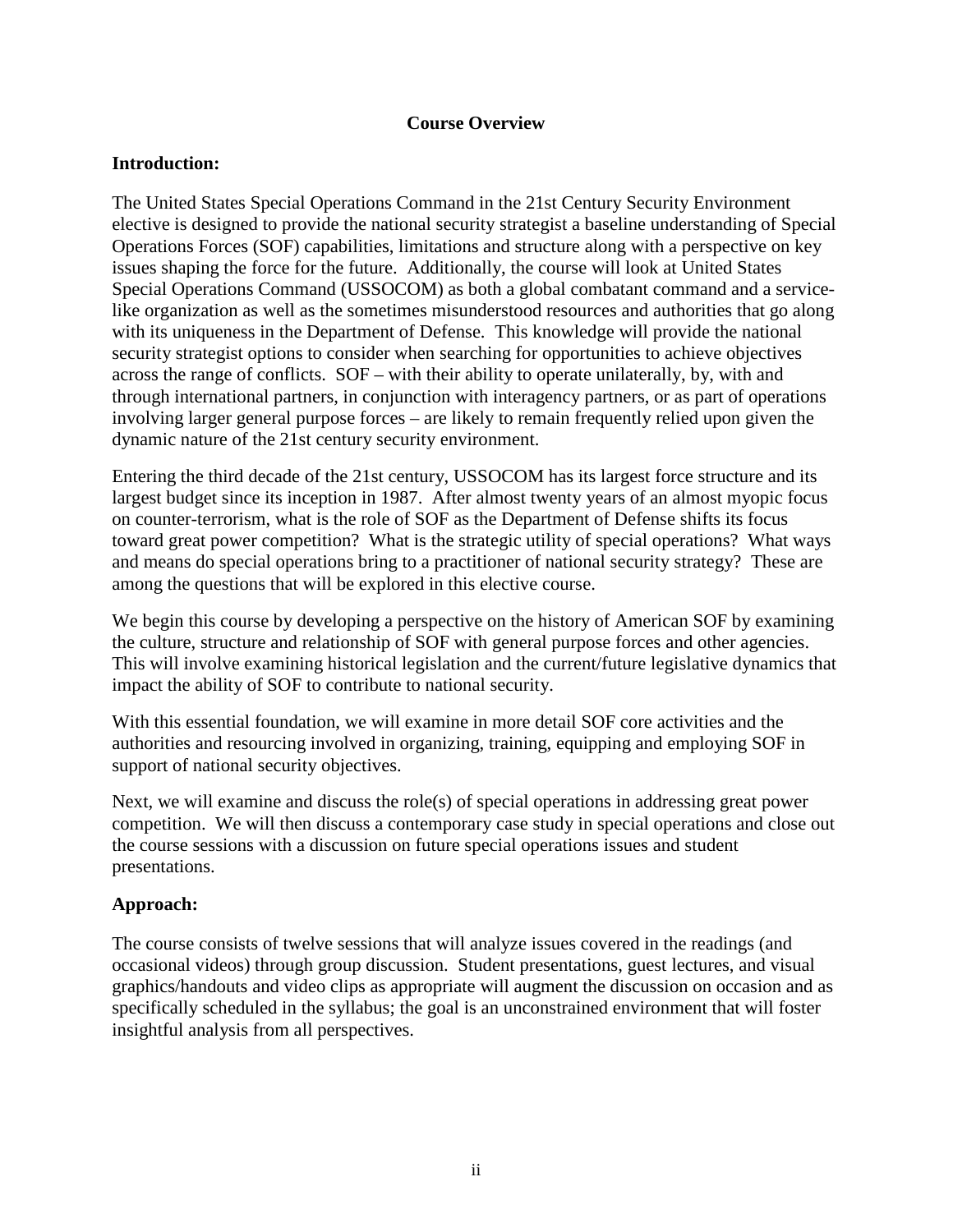### **The main texts are:**

1. Christopher J. Lamb and David Tucker, *United States Special Operations Forces*, (New York: Columbia University Press, 2007).

2. William H. McRaven, *Spec Ops: Case Studies in Special Operations Warfare: Theory and Practice*, (Novato, CA: Presidio Press, 1995).

3. Joint Special Operations University, *Special Operations Forces Reference Manual*, Fourth Edition (MacDill AFB, FL: JSOU Press, June 2015).

4. Joint Special Operations University, *Special Operations Forces Interagency Reference Guide*, Fourth Edition (MacDill AFB, FL: JSOU Press, April 2020).

5. Christopher Marsh, James D. Kiras, & Patricia J. Blocksome, eds., *Special Operations: Out of the Shadows* (Boulder, Colorado: Lynne Rienner Publishers, 2020). Available through NDU eBook.

### **Course Learning Outcomes**

The course has 3 principal learning objectives:

1. Analyze the legislative, structural and cultural dynamics that impact SOF's ability to contribute to national security.

a. Examine the evolution of U.S. SOF from its roots prior to the American Revolution.

 b. Comprehend the activities that SOF are able to bring to bear to support national strategies, global campaign plans, and theater plans.

c. Assess the legislative underpinnings of SOF in light of current and future roles.

2. Evaluate the strategic utility of special operations in historical cases and assess why special operations force did/did not successfully "contribute to the course and outcome of a conflict."

3. Assess how SOF capabilities can be brought to bear to support national interests and achieve national security objectives across the spectrum of competition, conflict, and war.

### **Assessment**

Students must meet all stated course objectives to pass this course. In determining the student's final grade, the faculty seminar leaders will evaluate seminar performance, as evidenced by preparation, and active weekly participation in discussions (30%).

In addition to active participation, students will write a 6-8 page course paper addressing at least one of the course objectives. Course paper topics are due to the Faculty Seminar Leader no later than November 2, 2020 and the final paper is due on December 7, 2020 (40%).

Additionally, each student will conduct an in-class presentation of his or her course paper. Each presentation will be strictly limited to 10 minutes with additional time allotted for questions. Each student will prepare a one-page executive summary of his or her paper for distribution to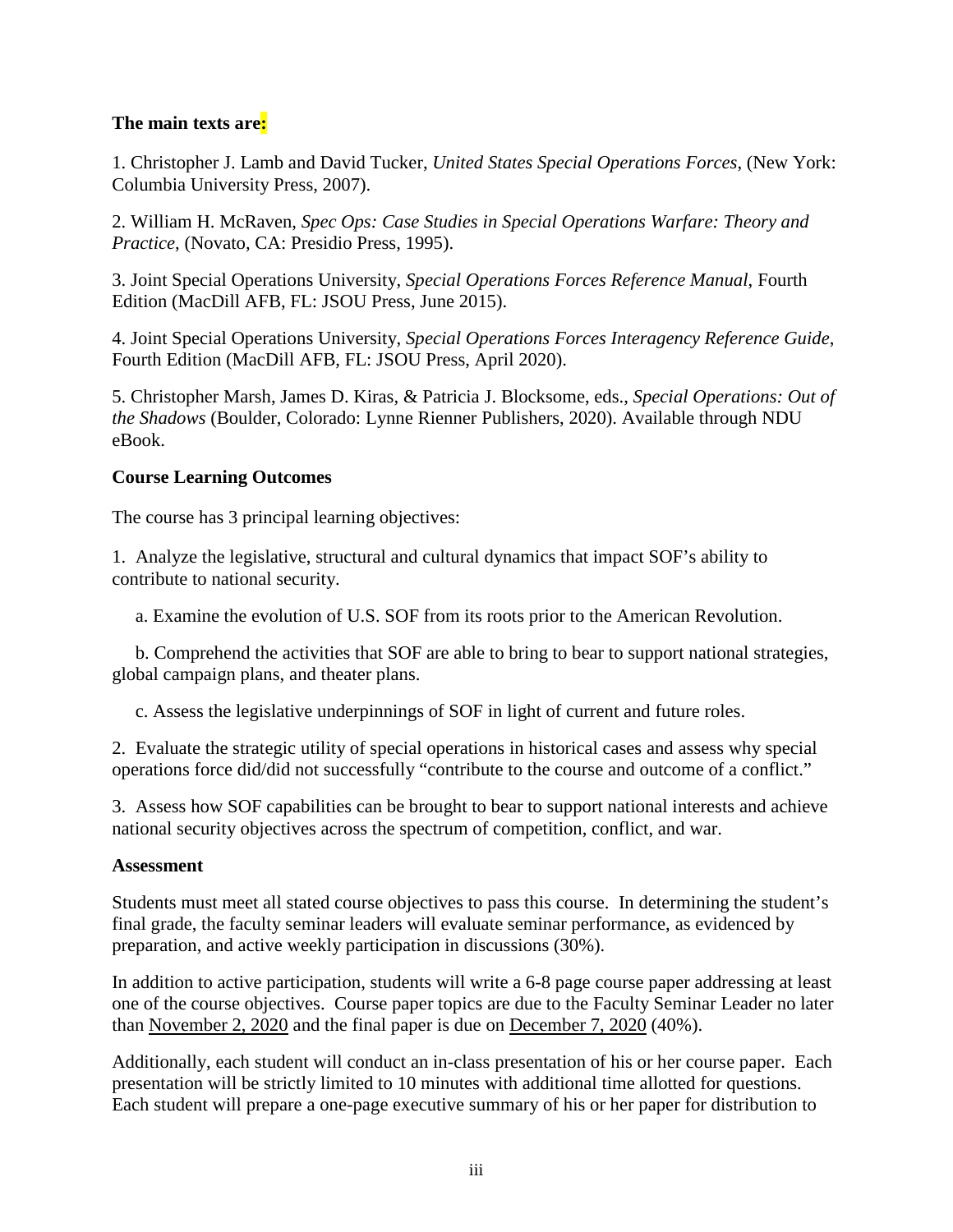the seminar one week prior to the presentation. Both the presentation and executive summary are part of the assessment. Presentations will be conducted on the last two scheduled elective days. (30%).

| <b>Assignment</b>         | Weight |
|---------------------------|--------|
| Paper Topic $-2$ Nov 20   |        |
| Course Paper $-7$ Dec 20  | 40%    |
| Presentation $-11$ Dec 20 | 30%    |
| <b>Class Contribution</b> | 30%    |
| Total                     | 100%   |

The following grading scale will be used:

| <b>Letter Grade</b> | <b>Descriptor</b>                | <b>Grade Points</b> |
|---------------------|----------------------------------|---------------------|
| A                   | <b>Exceptional Quality</b>       | 4.00                |
| A-                  | <b>Superior Quality</b>          | 3.70                |
| $B+$                | <b>High Quality</b>              | 3.30                |
| B                   | Expected/Acceptable              | 3.00                |
|                     | Quality                          |                     |
| B-                  | <b>Below Expected Quality</b>    | 2.70                |
| C                   | <b>Unsatisfactory Quality</b>    | 2.00                |
| P                   | Pass                             | 0.00                |
| F                   | <b>Fail/Unacceptable Quality</b> | 0.00                |
|                     | Incomplete                       | 0.00                |

Students must meet all stated course objectives to pass this course.

Students who fail to complete all course requirements in the time allotted will receive an overall grade of Incomplete (I), and students who cannot meet all course objectives will receive an overall grade of Fail (F). In both cases, the student will enter a remediation program in an effort to bring the student's performance up to passing standards.

Any student may appeal any course grade. First, within a week of the release of the grade, request a review by the course director. Should this review not lead to a satisfactory resolution, submit a written petition to the NWC Dean of Faculty and Academic Programs within two weeks of the release of the grade. The Dean of Faculty and Academic Programs will convene a faculty panel to conduct a formal review; the decision of that panel will be final.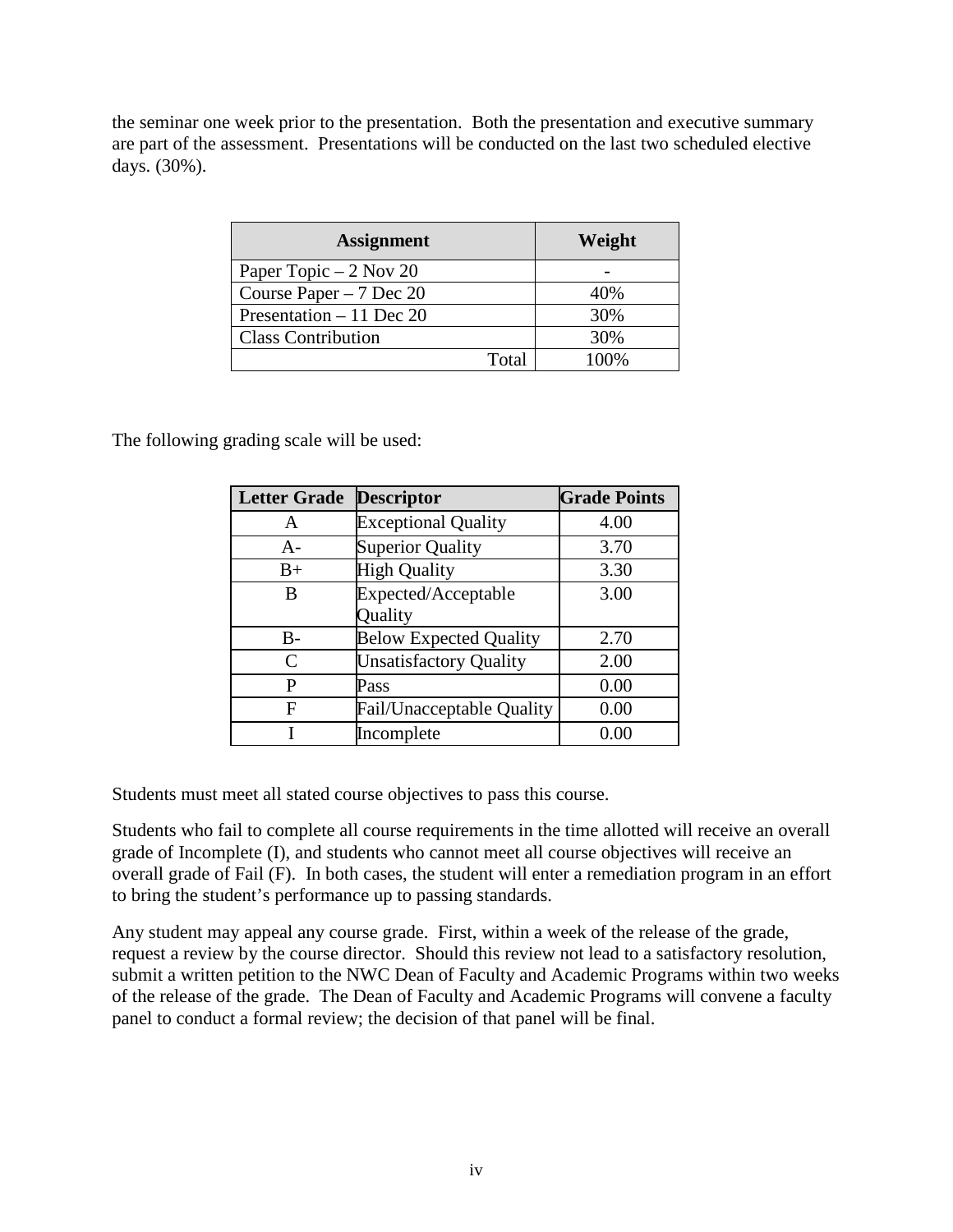#### **Absence Policy**

(1). Students must notify their assigned college's leadership and the course professor/instructor of absences in accordance with the College Absence/Leave Policy.

(a). Foreseen absences (e.g. student travel) require prior notification.

 (b). Unforeseen absences (e.g. sudden personal injury or illness; sudden injury, illness, or death in the family, etc.) requires notification as soon as possible, but no later than the first day the student returns to class.

(2) It is the student's responsibility to complete any reading and coursework missed during the absence.

(3) It is the student's responsibility to complete additional assignments as required by the professor/instructor.

(4) Students who accumulate 4 or more foreseen or unforeseen absences will be required to participate in a performance review by the course's host college.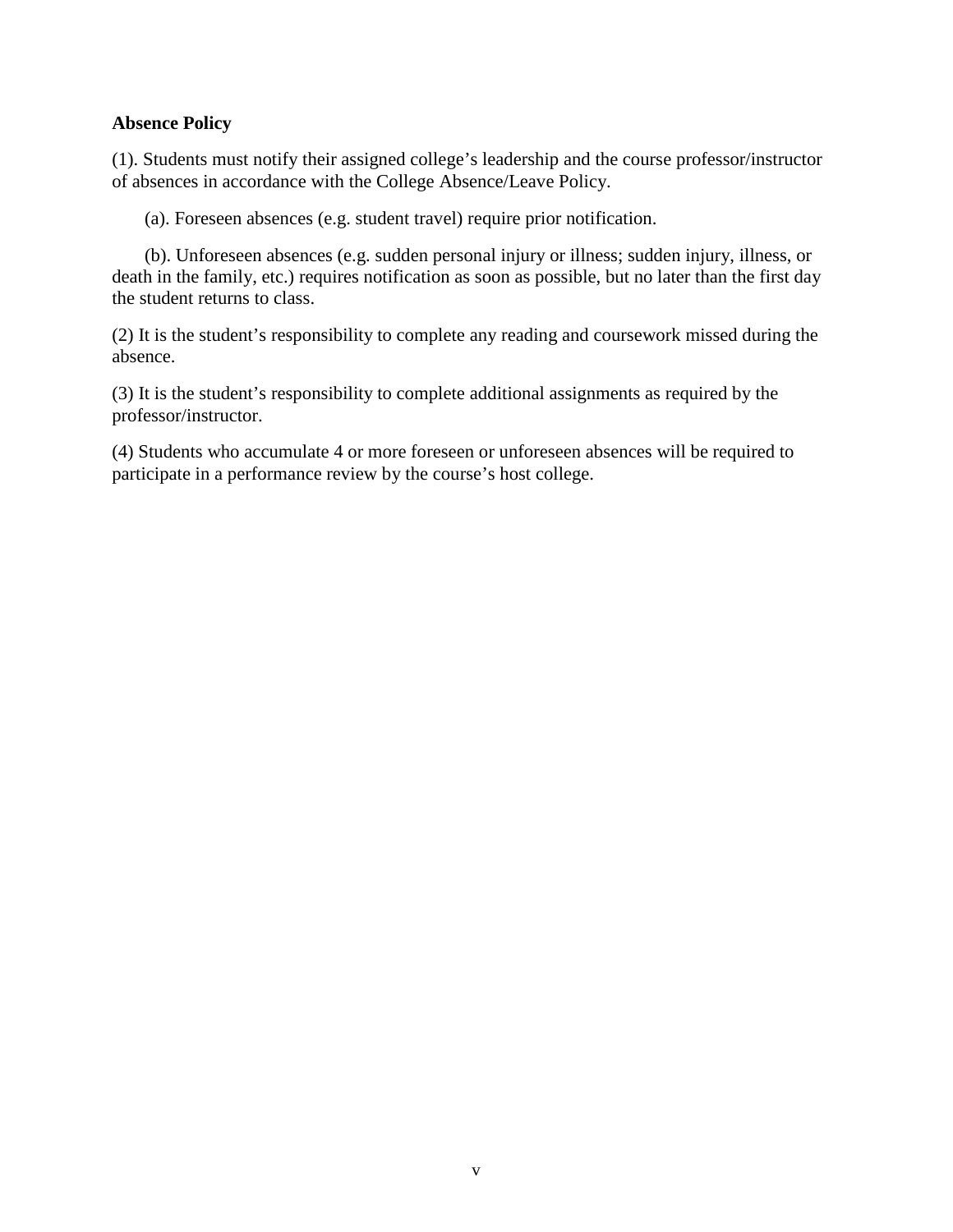#### **Topic 1:**

### **Course Introduction & Historical Perspective (Focal Point In-brief)**

#### **Monday, September 14th, 2020, 1230-1430**

*Special operations require unique modes of employment, tactics, techniques, procedures, and equipment. They are often conducted in hostile, denied, or politically and/or diplomatically sensitive environments, and are characterized by one or more of the following: time-sensitivity, clandestine or covert nature, low visibility, work with or through indigenous forces, greater requirements for regional orientation and cultural expertise, and a higher degree of risk. Special operations provide JFCs [Joint Force Commanders] and chiefs of mission (COMs) with discrete, precise, and scalable options that can be synchronized with activities of other interagency partners to achieve United States Government (USG) objectives. These operations are designed in a culturally attuned manner to create both immediate and enduring effects to help prevent and deter conflict or prevail in war. They assess and shape foreign political and military environments unilaterally, or with host nations (HNs), multinational partners, and indigenous populations. Although special operations can be conducted independently, most are coordinated with conventional forces (CF), interagency partners, and multinational partners, and may include work with indigenous, insurgent, or irregular forces. Special operations may differ from conventional operations in degree of strategic, physical, and political and/or diplomatic risk; operational techniques; modes of employment; and dependence on intelligence and indigenous assets.*

~ Joint Publication 3-05, *Special Operations*, 16 July 2014

#### **Overview**

Special operations forces (SOF) have received significant publicity over the course of the past two decades and are entering what could be considered an inter-war period with unprecedented respect. The force is relatively well manned, equipped, resourced and, in contrast to previous post-conflict drawdowns, is faring well in comparison to its parent Services. The capabilities that SOF can bring to bear, as well as its flexibility, adaptability and responsiveness, make it a critical tool that can utilized across a broad range of security issues. However, despite (and to some extent because of) these positive circumstances there is great risk in SOF being misunderstood and poorly employed, putting people, resources and most important, national objectives, at risk.

The purpose of this course is to provide the national security practitioner an understanding of SOF's utility, as well as perspective on the issues shaping the future of SOF. It will seek to address, through the course objectives, questions to include "what are special operations;" "what makes special operations forces 'special';" and, crucially "how can SOF best be utilized to achieve national objectives."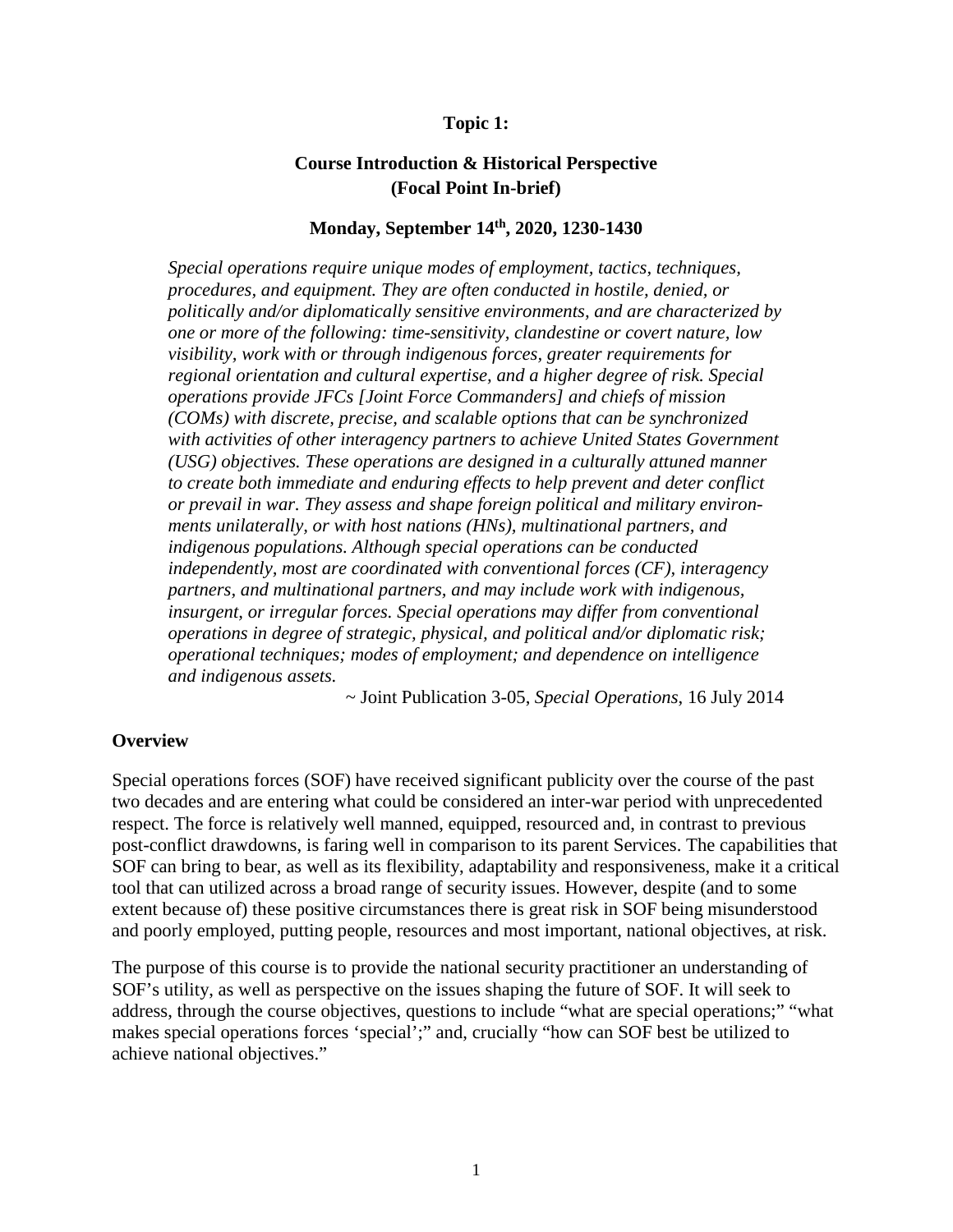The purpose of this introductory topic is to review course requirements and objectives and also to develop perspective on the history of American SOF. This historic foundation is essential to understanding SOF culture, structure, and their sometimes tense relationship with general purpose forces and other agencies.

### **Objectives**

1. Review course objectives and requirements.

2. Examine the evolution of U.S. SOF from its roots prior to the American Revolution and assess the impact that this history has on the special operations community's focus and culture.

3. Receive CJCS FOCAL POINT in-brief.

### **Key Questions**

1. What are the major themes that describe the history of SOF in the United States, and what is the impact of these themes from a national security perspective?

2. How has the history of U.S. SOF shaped the 5 "SOF Truths" identified in the SOF Reference Manual?

3. How does Lamb differentiate between 'special' and 'elite?' Do you agree with his parsing of terms?

4. How have the missions that special operations forces conduct evolved over the years? Are these missions "special," using Lamb's paradigm?

5. Do you perceive irregular threats as being the most crucial to contemporary national security? Why or why not, and what are the implications of your perspective on how to posture special operations forces?

6. Dr. Lamb notes that "in its effort to recover from Vietnam, the military came to blame the vogue of counterinsurgency for many of its problems there." Is a similar dynamic emerging in the wake of the wars in Iraq and Afghanistan? How might this affect SOF posture?

### **Required Readings (65 pages)**

1. Syllabus pp. i-iv. (4 pages)

2. Christopher J. Lamb and David Tucker, *United States Special Operations Forces*, (Columbia University Press, New York, 2007). Read pages 69-106 and 145-147. (Student Issue). (41 pages)

3. Joint Special Operations University, *Special Operations Forces Reference Manual*, Fourth Edition (MacDill AFB, FL: JSOU Press, June 2015). Read pp. 1-1 to 1-5, 2-1 to 2-3, 2-12 to 2- 13, 2-21 to 2-30. (Student Issue). (20 pages)

### **Supplemental Reading (Optional)**

1. Joint Special Operations University, *Special Operations Forces Reference Manual*, Fourth Edition (MacDill AFB, FL: JSOU Press, June 2015). Read pp. 2-4 to 2-11, 2-14 to 2-20 (15 pages). (Student Issue).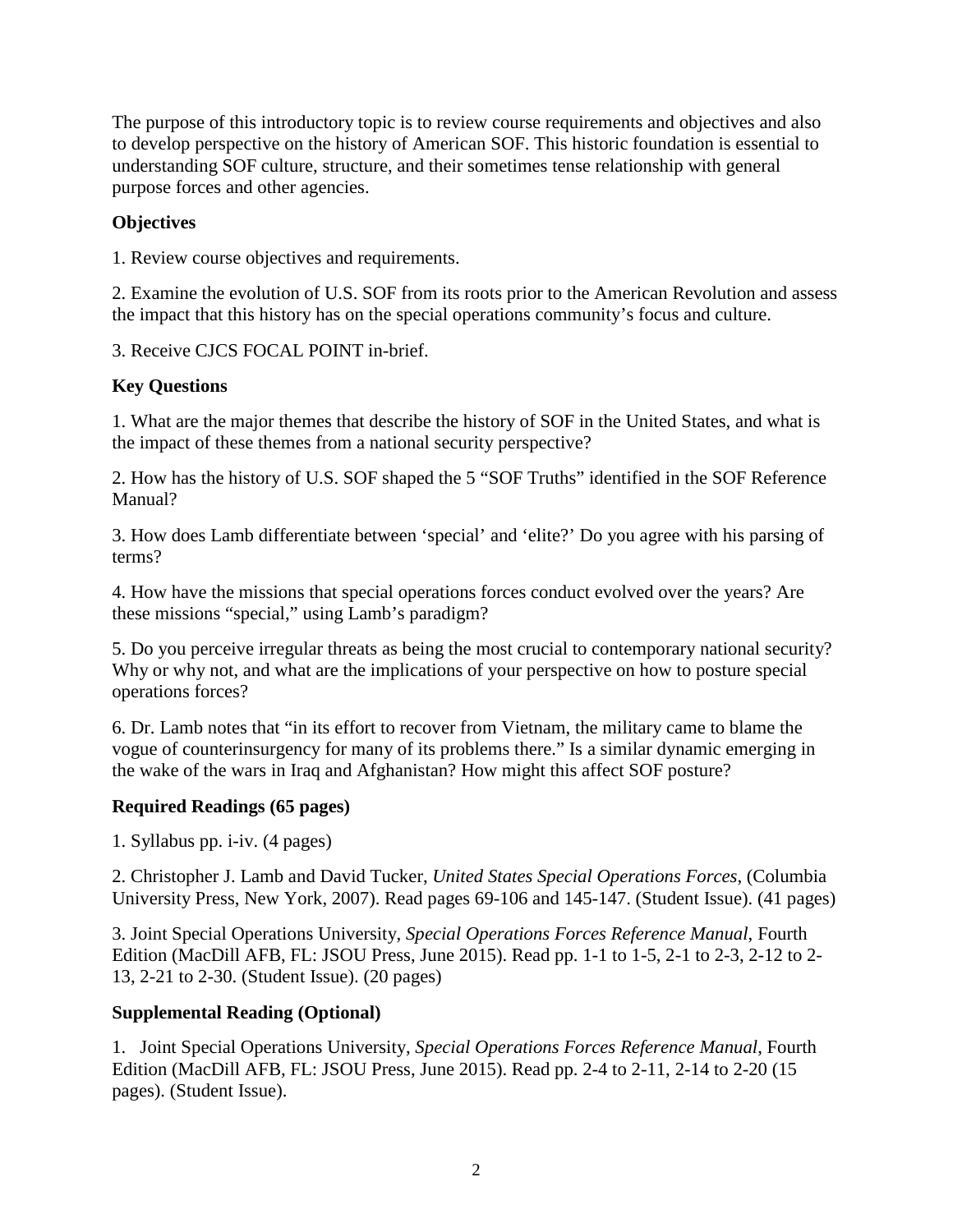#### **Topic 2:**

#### **Nunn-Cohen & the Future of United States Special Operations Command (USSOCOM)**

### **Monday, September 21st, 2020, 1230-1430**

#### **Overview**

The Goldwater-Nichols Defense Reorganization Act of 1986 (Public Law 99-433, 1 Oct 1986) was a watershed moment for the Department of Defense, strengthening the role of the Chairman of the Joint Chiefs of Staff, clarifying the responsibilities of Combatant Commanders, and improving management of joint officers. Before the President's signature was dry on Goldwater-Nichols, however, a second piece of legislation was signed into law; the Nunn-Cohen Amendment to the National Defense Authorization Act of 1987. This legislation further amended Title 10 of the United States Code, adding Section 167 and calling into being the United States Special Operations Command (USSOCOM). Subsequent legislation was required to adequately resource the Command and establish the position of Assistant Secretary for Special Operations and Low Intensity Conflict (ASD-SO/LIC) (Section 1211 of the National Defense Authorization Act for 1988 and 1989) but Section 167, as amended over the years, remains the cornerstone legislation for USSOCOM.

The history leading up to Nunn-Cohen is well established: the decline in SOF capability through the 1970's capped by strategic failure during Operation RICE BOWL and the less strategic, but still telling, failures during Operation URGENT FURY. Yet, while the creation of USSOCOM, its unique funding authority (Major Force Program 11: MFP-11), and a political appointee within OSD redressed many of the faults contributing to the problems highlighted during RICE BOWL and URGENT FURY, it stopped short of creating a separate Service, as some hard-liners had desired. To date, USSOCOM relies on the Services for a significant portion of its funding and resources, and despite having Service-like 'organize, train and equip' responsibilities it has minimal control over management of special operations personnel.

With respect to national security, our nation is at an inflection point. Major combat operations which have occupied it for almost twenty years are winding down; the nation is dealing with the continued impacts of the COVID-19 pandemic; significant budget restrictions are anticipated across the board and the Department of Defense is attempting to grapple with these while at the same time structuring a force to meet national security needs in a rapidly shifting world. Amidst these changes, and given the constraints inherent in 10 USC § 167, what are the ramifications for USSOCOM and SOF? Will the Command be able to adequately compete for resourcing and manpower in order to provide an adequately trained and equipped force? Should additional legislation be sought to enhance the authorities of the USSOCOM Commander, and what would the ramifications of such legislation be?

### **Objectives**

1. Analyze the legislative, structural and cultural dynamics that impact the ability of SOF to contribute to national security.

2. Assess the legislative underpinnings of SOF in light of current and future roles.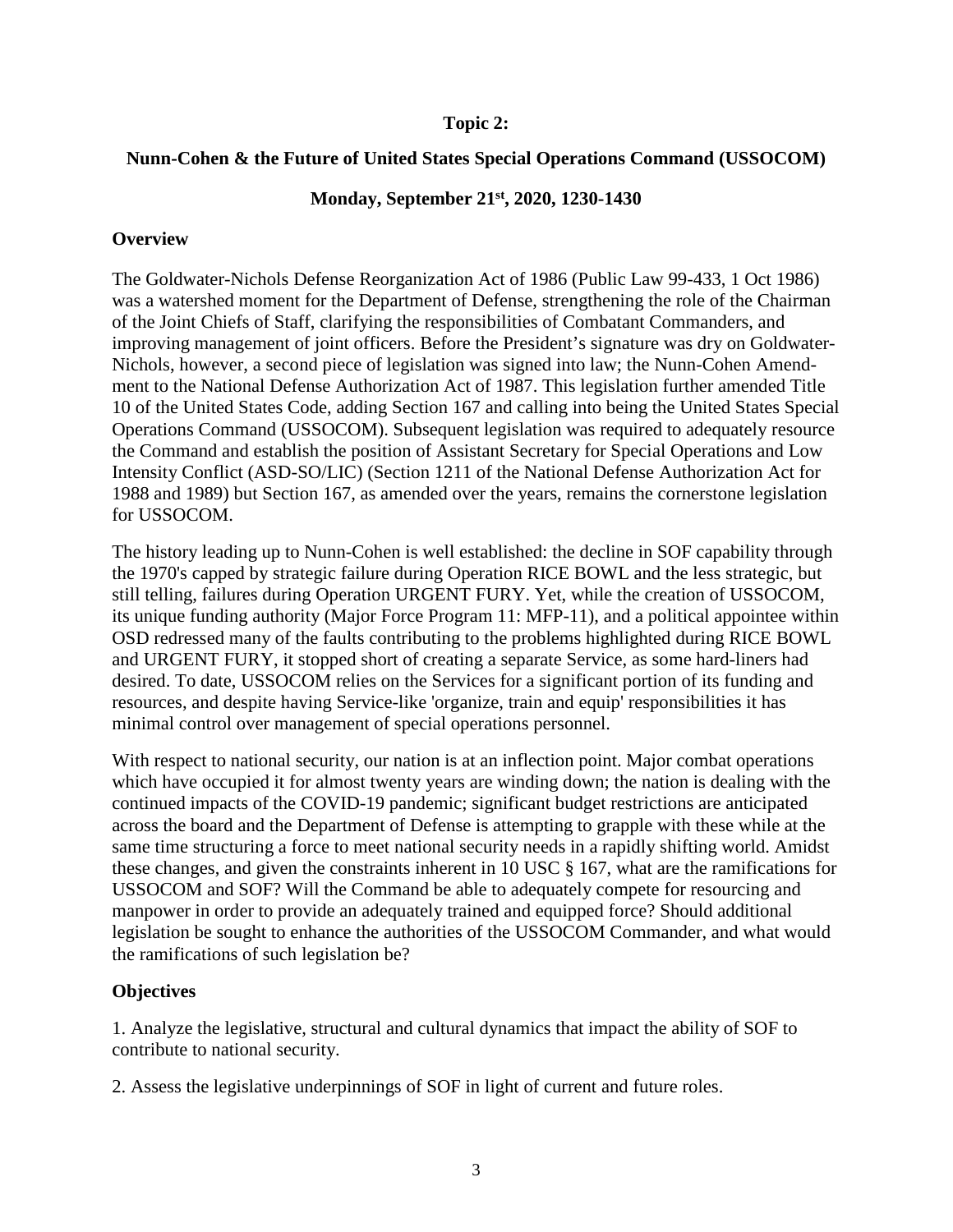3. Understand the role of HQ USSOCOM and assess its strengths and limitations in meeting those responsibilities.

### **Key Questions**

1. What institutional shortfalls did the Nunn-Cohen Amendment attempt to resolve?

2. What was the impact of Nunn-Cohen on special operations forces?

3. Are the authorities inherent in 10 USC § 167 sufficient to allow the USSOCOM Commander to meet the responsibilities identified in that legislation? Why or why not?

4. What was the intent of the formation of ASD SO/LIC? Is this position still necessary? Is it sufficient?

5. What are the respective roles of USSOCOM and ASD SO/LIC?

6. What are some unique characteristics of SOF at the political level?

7. In his Small Wars Journal article, Yasotay argues that "…perhaps USSOCOM has outlived its usefulness." Do his arguments have merit, or would they, in implementation, drive a less capable special operations force??

### **Required Readings (71 pages)**

1. USSOCOM History and Research Office, United States Special Operations Command History, 6th Edition, 2008. Read pp. 5-22. (18 pages)

2. Title10, Subtitle A, Part I, Chap 6 § 167: Unified Combatant Command for Special Operations Forces (As amended). (8 pages).

3. "Implementation of Special Operations Forces Reorganization," National Defense Authorization Act for Fiscal Years 1988 and 1989, Title XII, Part B, Section 1211. (3 pages).

4. 10 USC § 138 - Assistant Secretaries of Defense. (2 pages).

5. James Roberts, "Need Authorities for the Gray Zone?" *Prism*. 2016, Vol 6 Issue 3, pp. 21-32. (12 pages)

6. Andrew Feickert, "U.S. Special Operations Forces (SOF): Background and Issues for Congress," CRS Report for Congress, (11 March 2020). (11 pages)

7. John Friberg, "ASD/SO/LIC – Reform Needed Within DoD?" SOF News (17 March 2020), [https://sof.news/defense/solic/.](https://sof.news/defense/solic/) (2 pages)

8. Mark Mitchell, Zachary Griffiths and Cole Livieratos, "America's Special Operators Will Be Adrift Without Better Civilian Oversight," *War On The Rocks* (18 February 2020), [https://warontherocks.com/2020/02/americas-special-operators-will-be-adrift-without-better](https://warontherocks.com/2020/02/americas-special-operators-will-be-adrift-without-better-civilian-oversight/)[civilian-oversight/.](https://warontherocks.com/2020/02/americas-special-operators-will-be-adrift-without-better-civilian-oversight/) (6 pages)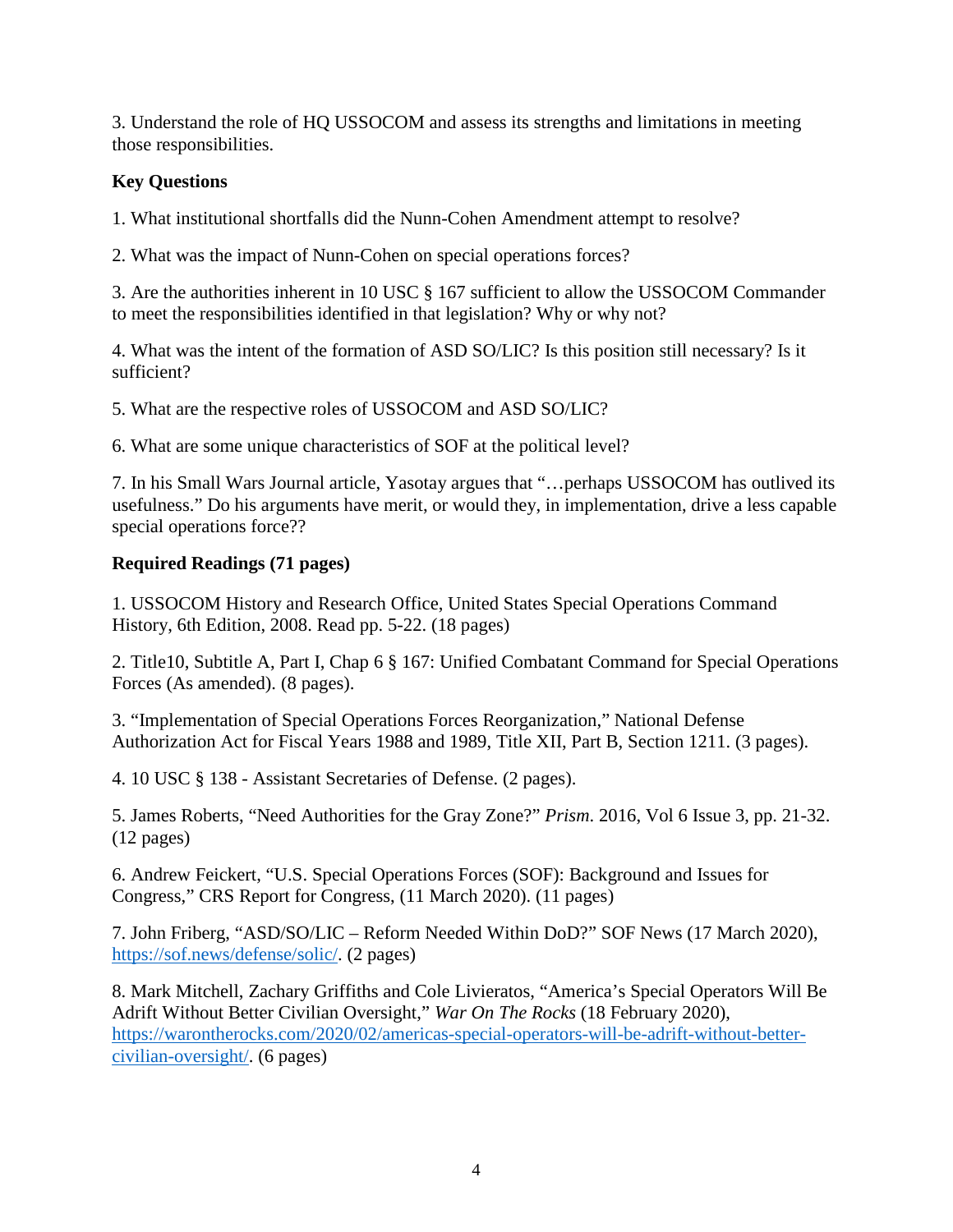9. Yasotay, "Does the United States Still Need a U.S. Special Operations Command?" Small Wars Journal, 2009. Read pp. 1-6. (6 pages)

10. Steve Balestrieri, "Operation Eagle Claw, Disaster at Desert One Brings Changes to Special Operations," SOFREP Media Group (24 April 2017), [https://sofrep.com/specialoperations/operation-eagle-claw-disaster-desert-one-brings-changes](https://sofrep.com/specialoperations/operation-eagle-claw-disaster-desert-one-brings-changes-special-operations/)[special-operations/](https://sofrep.com/specialoperations/operation-eagle-claw-disaster-desert-one-brings-changes-special-operations/) (3 pages)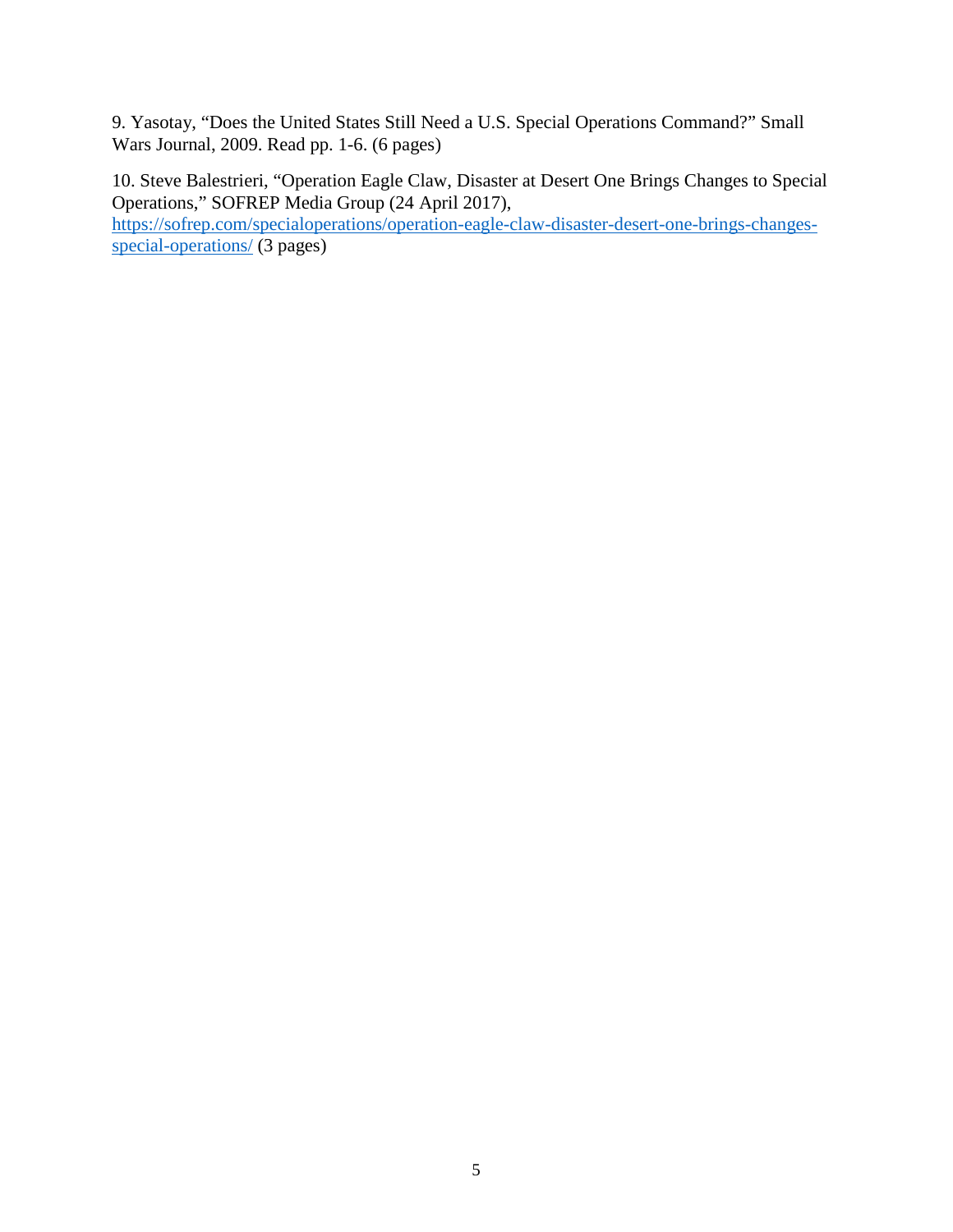#### **Topic 3:**

#### **U.S. Special Operations Forces Core Activities**

#### **Monday, September 28th, 2020, 1230-1430**

*USSOCOM organizes, trains, and equips SOF for special operations core activities, and other such activities as may be specified by the President and/or SecDef. Special operations missions may include more than one core activity.* ~ Joint Publication 3-05, *Special Operations*, 16 July 2014

#### **Overview**

A basic question that all practitioners of national security strategy should ask is "what are the ways and means I have available to achieve strategic objectives?" One answer, with respect to special operations, is to look at core SOF activities. Some of these activities are identified in Title 10 Section 167, and others have been promulgated based on the determination that specialized skills, equipment and training are necessary to conduct them effectively. These activities reflect the capabilities of all SOF (Army, Navy, Air Force, Marines), not of any single component, and multiple activities may need to be integrated to achieve a desired effect. As an example of this latter point, counterinsurgency will likely require a mix of many special operations activities, to include Direct Action, Foreign Internal Defense, Military Information Support Operations, etc. From a USSOCOM perspective, core activities focus investment and prioritization of resources: by law (Title 10, Section 167), and the USSOCOM Commander is responsible for ensuring that U.S. SOF are capable of accomplishing these activities. From a strategist's perspective, they provide some understanding of the means available to achieve national security objectives. As a cautionary note, it is worth asking if it is wise to constrain the utility of SOF to a discrete number of core activities, or if there is something deeper in the nature of SOF that makes it capable of a significantly greater variety of tasks.

One way of looking at special operations activities is through the lens of direct and indirect activities. In essence, direct activities can be considered as those whose purpose is directly attacking an adversary or his capabilities, whereas indirect activities are those which achieve effects by influencing indigenous forces, populations, and the environment.

Those activities that are considered to be more 'direct' in nature include:

- Direct Action
- Special Reconnaissance
- Countering Weapons of Mass Destruction
- Counterterrorism
- Hostage Rescue and Recovery

These 'direct' activities constitute only a small fraction of what special operations forces can do (though they perhaps get much more press and attention than indirect activities). On any given day, special operators can be found in 80 plus countries around the world, largely conducting activities that are more 'indirect' in nature, to include: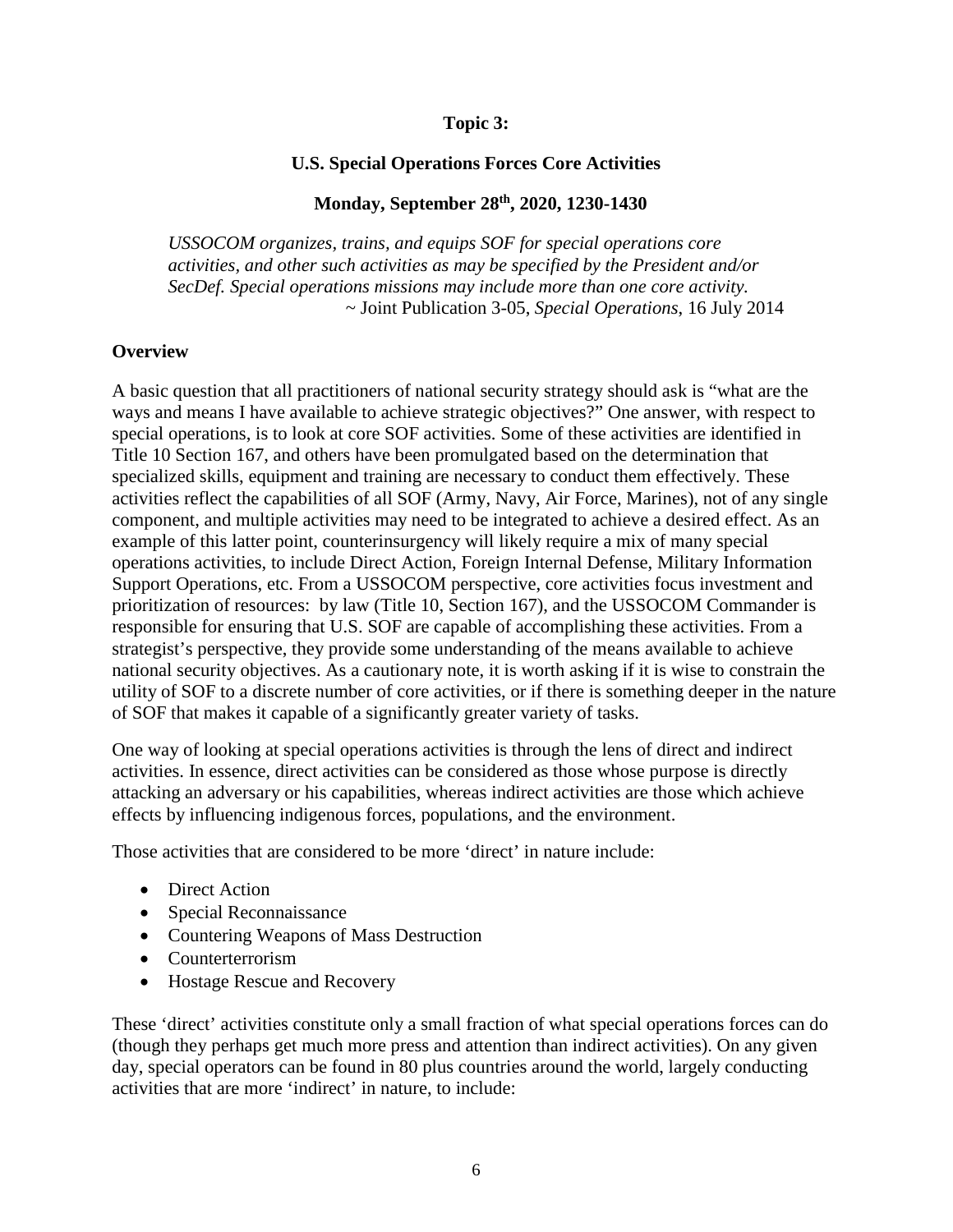- Unconventional Warfare
- Foreign Internal Defense
- Security Force Assistance
- Counterinsurgency
- Foreign Humanitarian Assistance
- Military Information Support Operations
- Civil Affairs Operations

The distinction between direct and indirect activities, however, is not without its critics. As Chris Lamb notes, "This general categorization of SOF missions as direct or indirect is not perfect; it is merely useful." Linda Robinson has greater concerns, calling the terms "vague" and noting inconsistency in how these terms are used. In attempting to provide greater coherence, the US Army Special Operations Command has placed these core activities on a continuum, ranging from Special Warfare to Surgical Strike, a paradigm which includes the concept of "operating in the Human Domain." The key for today's topic is to grasp the range of activities conducted by the special operations community, assess why it is difficult to categorize those activities, and begin to evaluate the utility of SOF in serving the nation's strategic interests.

### **Objectives**

1. Assess how SO core activities can be brought to bear in support of U.S. national security interests.

2. Consider aspects of special operations that contribute to a unique culture among special operations forces.

### **Key Questions**

1. How can the SO 'direct' and 'indirect' activities addressed in this topic be utilized to serve a current national security interest?

2. Is SOF culture shaped by the core activities it is legislatively required to be able to conduct? How?

3. Are SO, by nature, inherently strategic?

4. Are SO best employed as stand-alone operations, or to support conventional operations?

5. Are these activities unique to SOF? How would they shape SOF selection, training, and culture (specifically consider unconventional warfare)?

6. Identify historical examples of 'direct' and 'indirect' activities. Did the examples you can think of have strategic impact (i.e., shift the course and/or outcome of a conflict)?

7. Which paradigm for special operations do you find more compelling: direct vs. indirect activities, or the special warfare/surgical strike continuum? Why?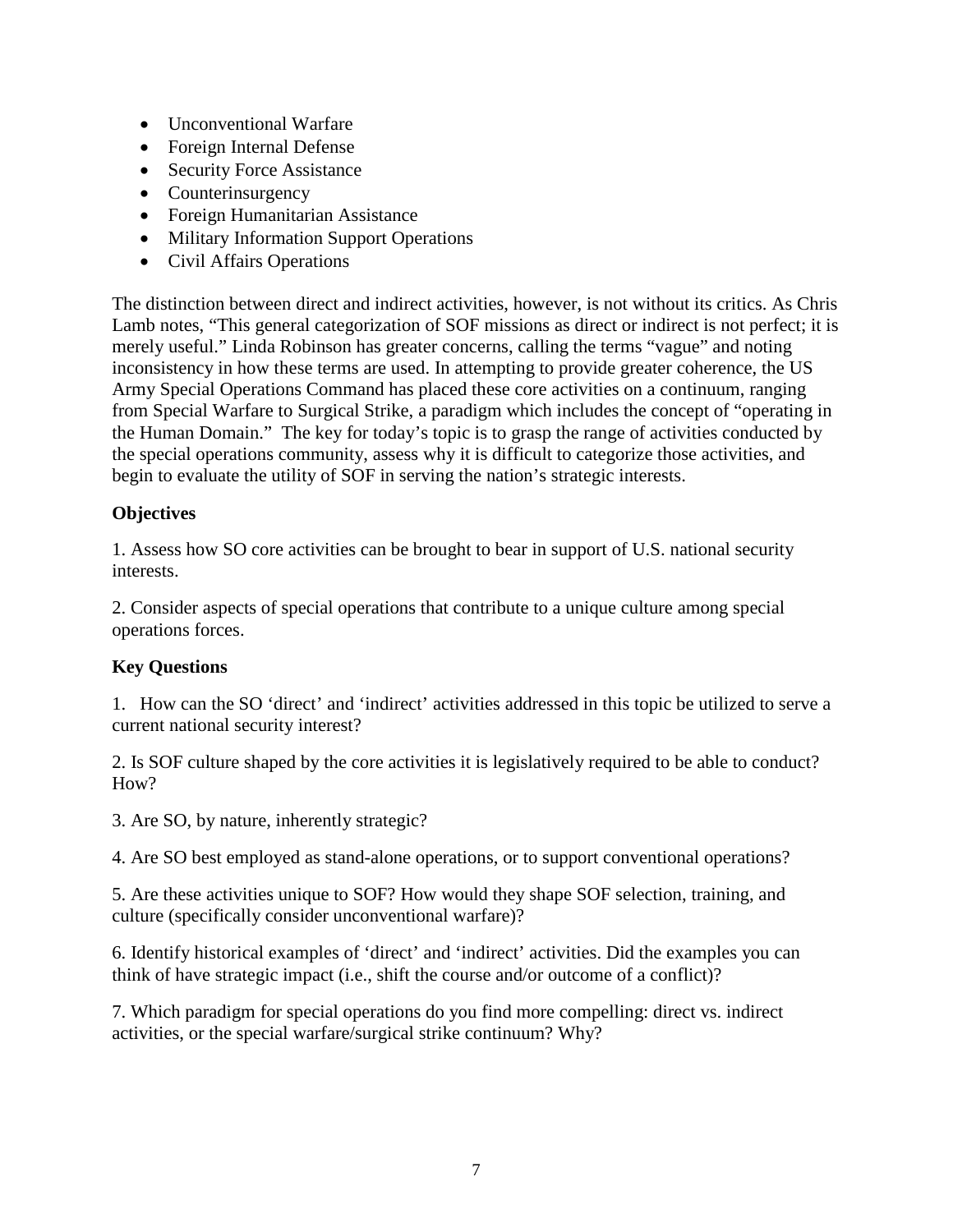### **Required Readings (78 pages)**

1. U. S. Department of Defense. Joint Chiefs of Staff. Joint Pub 3-05, Doctrine for Joint Special Operations, 16 July 2014. All read pages II-1 – II-18. (18 pages)

2. Christopher J. Lamb and David Tucker, *United States Special Operations Forces*, (Columbia University Press, New York, 2007). Read pages 8-17, 28-36, and 153-174. (Student Issue). (40 pages)

3. Linda Robinson, "The Future of U.S. Special Operations Forces" Council on Foreign Relations Report No. 66 (April 2013) Pp. 10-15 & Endnotes. (6 pages)

4. Homer W. Harkins, "The Resurgence of Special Warfare," in *Special Operations: Out of the Shadows*, eds. Christopher Marsh, et.al. (Boulder, CO: Lynne Rienner Publishers, 2020), Pages 53-60. PERMALINK: (8 pages)

5. Army Doctrine Publication 3-05, Army Special Operations, July 2019. Read pages 1-3 "Core Competencies." (3 pages)

#### **Supplemental Reading (Optional)**

1. Christopher J. Lamb and David Tucker, *United States Special Operations Forces*, (Columbia University Press, New York, 2007). Read pages 2-8, 17-28, 36-38. (Student Issue).

2. Franklin A. Lindsay, "Unconventional Warfare," (January 1962).

3. ATP 3-05.1, "Unconventional Warfare," September 2013. Pp. 1-1 – 1-5 (Overview through U.S. Military Small Scale Involvement Scenarios), 2-8 – 2-15 (The Seven Phases of Unconventional Warfare).

4. Octavian Manea, "The Need to Understand and Conduct UW," *Small Wars Journal* (25 May 2015). (5 pages)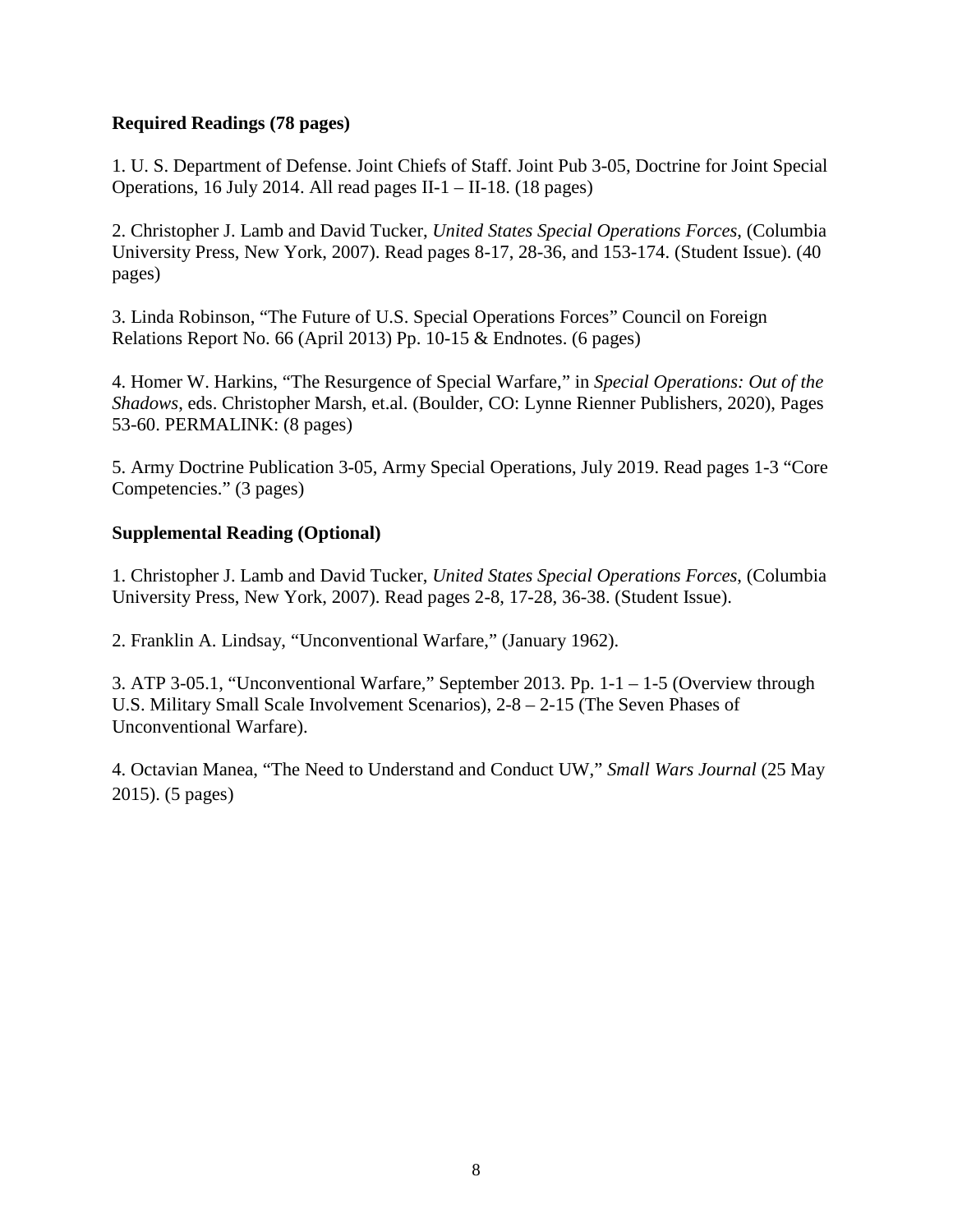### **Special Activities – Classified Briefing**

### **Monday, October 5th, 2020, 1230-1430**

*Special Mission Unit. A generic term to represent an organization composed of operations and support personnel that is task-organized to perform highly classified activities. Also called SMU.*

~ Joint Publication 1-02, 8 November 2010

### **Overview**

Post 9-11 operations against terrorists, as well as operations conducted in both Afghanistan and Iraq, led to cooperation and coordination between various government departments and agencies in a manner not seen in decades. The melding of the unique capabilities and authorities inherent in U.S. special operations forces with those of other governmental entities has led to enhanced capability and capacity, but has also pushed the boundaries of U.S. policy and oversight of operations. This topic seeks to provide greater depth of understanding regarding those capabilities, their use and limitations, as well as to highlight some of the policy and oversight issues that remain contentious.

### **Objectives**

1. Understand how U.S. SOF is postured to achieve national security objectives.

2. Comprehend the breadth of capabilities that SOF is able to bring to bear to support national strategies, global campaign plans, and theater plans.

### **Key Questions**

1. What capability do special mission units provide the United States in addressing national security objectives? What are the limitations?

2. How have operations over the past two decades shaped policy with respect to special activities, and what are key points of contention?

### **Required Readings: (75 pages)**

1. Andru E. Wall, "Demystifying the Title 10 – Title 50 Debate: Distinguishing Military Operations, Intelligence Activities & Covert Action." *Harvard National Security Journal*. 2011, Vol. 3 Issue 1, pp. 85-142. (58 pages)

2. Michael E. DeVine, "Covert Action and Clandestine Activities of the Intelligence Community: Selected Definitions in Brief," Congressional Research Service Report R45174 (14 June 2019). (10 pages)

3. U.S. Attorney's Office, Southern District of New York, "Guilty Plea Unsealed in New York Involving Ahmed Warsame, a Senior Terrorist Leader and Liaison Between al Shabaab and al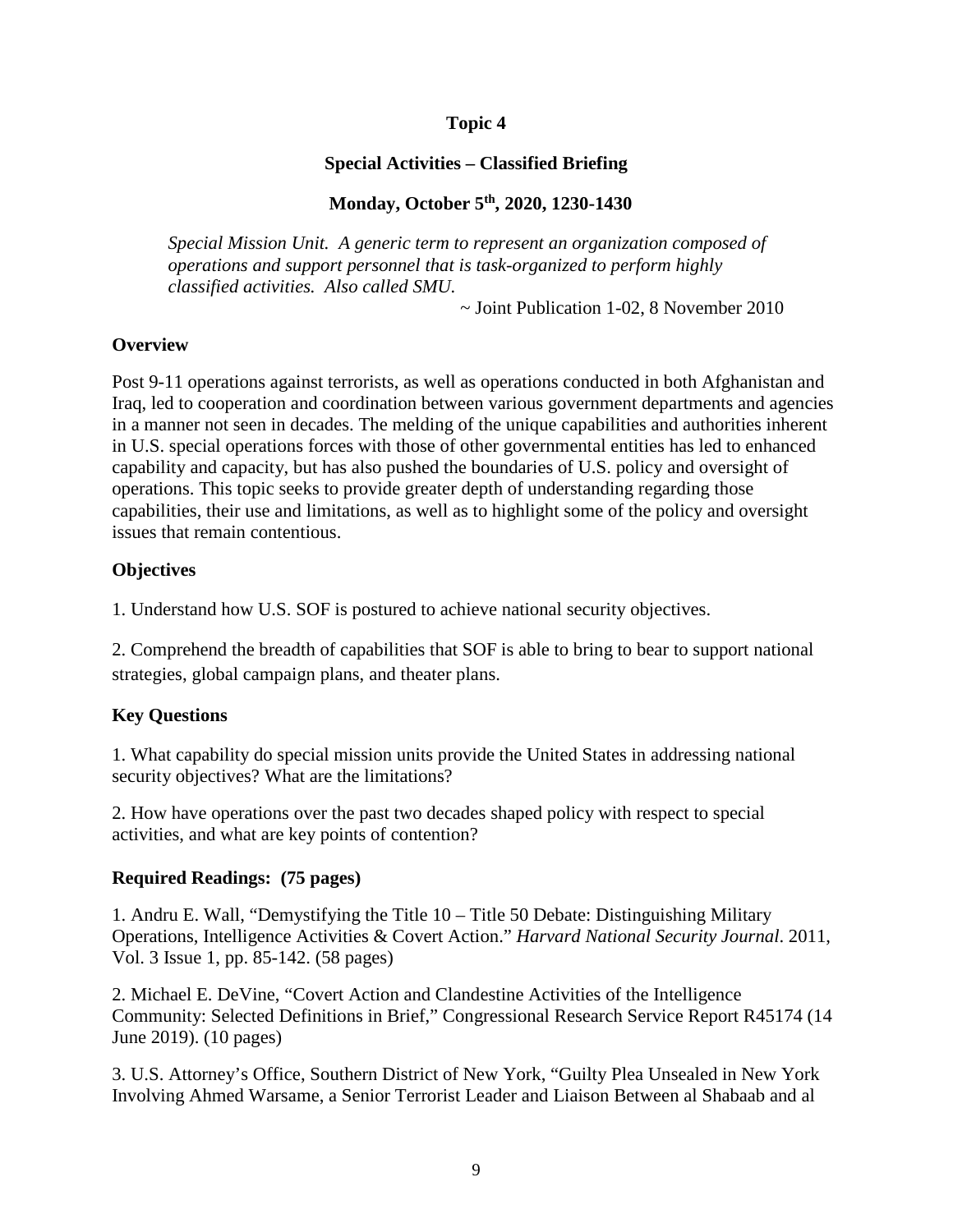Qaeda in the Arabian Peninsula, for Providing Material Support to Both Terrorist Organizations," (25 March 2013). Pp.1-2. (2 Pages)

4. Douglas A. Livermore, "Passing the Paramilitary Torch from the CIA to Special Operations Command," Small Wars Journal (2 September 2019), <https://smallwarsjournal.com/jrnl/art/passing-paramilitary-torch-cia-special-operations-command> (5 pages)

### **Supplemental Reading**

1. James Igoe Walsh, "The Effectiveness of Drone Strikes in Counterinsurgency and Counterterrorism Campaigns," United States Army War College, Strategic Studies Institute, 2013. Pp. 5-23, 38-53.

2. John A. Gentry (2017) "Intelligence Services and Special Operations Forces: Why Relationships Differ," *International Journal of Intelligence and CounterIntelligence*, 30:4, 647-686, <https://doi.org/10.1080/08850607.2017.1337442>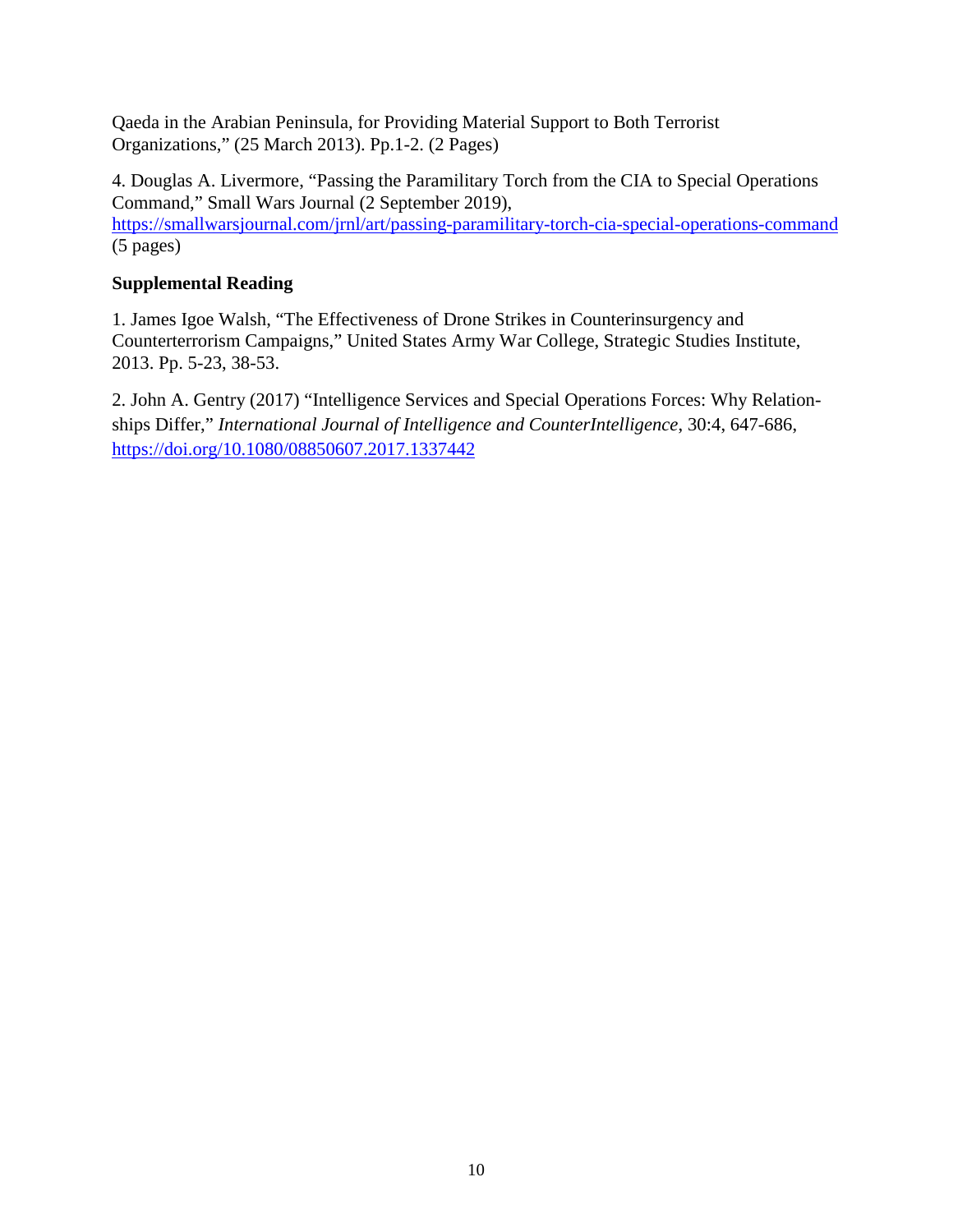### **Special Operations Authorities and Resourcing**

### **Monday, October 19th, 2020, 1230-1430**

### **Overview**

Authorities and resourcing are essential and complementary elements for employing the military instrument. Having the authority to conduct activities without the appropriated resources is as problematic as having the resources to act without the appropriate authority. So, what are the key authorities and resources that exist with respect to special operations and what are the shortfalls? As USSOCOM moves forward with a vision that includes helping our nation to win, building relationships, providing the GCC's with more robustly resourced Theater Special Operations Commands (TSOCs), and providing sustained global capacity building, we must ask if the resources and authorities are sufficient (and sufficiently structured). Major Force Program 11 (MFP 11) is, of course, critical to SOF equipping but what are its limitations? Too, MFP-11 is only one of the many sources of resources and authorities that SOF draws upon. Others can be found in different legislative acts that include (but are not limited to):

- 10 USC §127e Support of Special Operations to Combat Terrorism
- 10 USC §284 Support for Counterdrug Activities
- 10 USC §322 SOF: Training with Friendly Foreign Forces
- 10 USC §333 Foreign Security Force; Authority to Build Partner Capacity
- 10 USC §345 Regional Defense Combating Terrorism Fellowship
- 10 USC §346 Distribution to certain foreign personnel of education and training materials and information technology to enhance military interoperability with the armed forces
- FY18 NDAA §1202 Support of Special Operations for Irregular Warfare

It is essential for the SOF strategist to understand the resources and associated authorities that are available, and perhaps even more important to understand their respective limitations and the different perspectives that exist regarding authorities to conduct special operations activities.

### **Objectives**

1. Understand the concerns of Congress regarding MFP-11 funding

2. Understand the different perspectives on train/equip authorities held by the State Department and the Department of Defense.

3. Identify different resource/authorities available for special operations use.

4. Assess the limitations of these resources in context of SOF activities.

### **Key Questions**

1. How are resources and authorities interlinked?

2. What resources exist outside of MFP-11 for SOF use?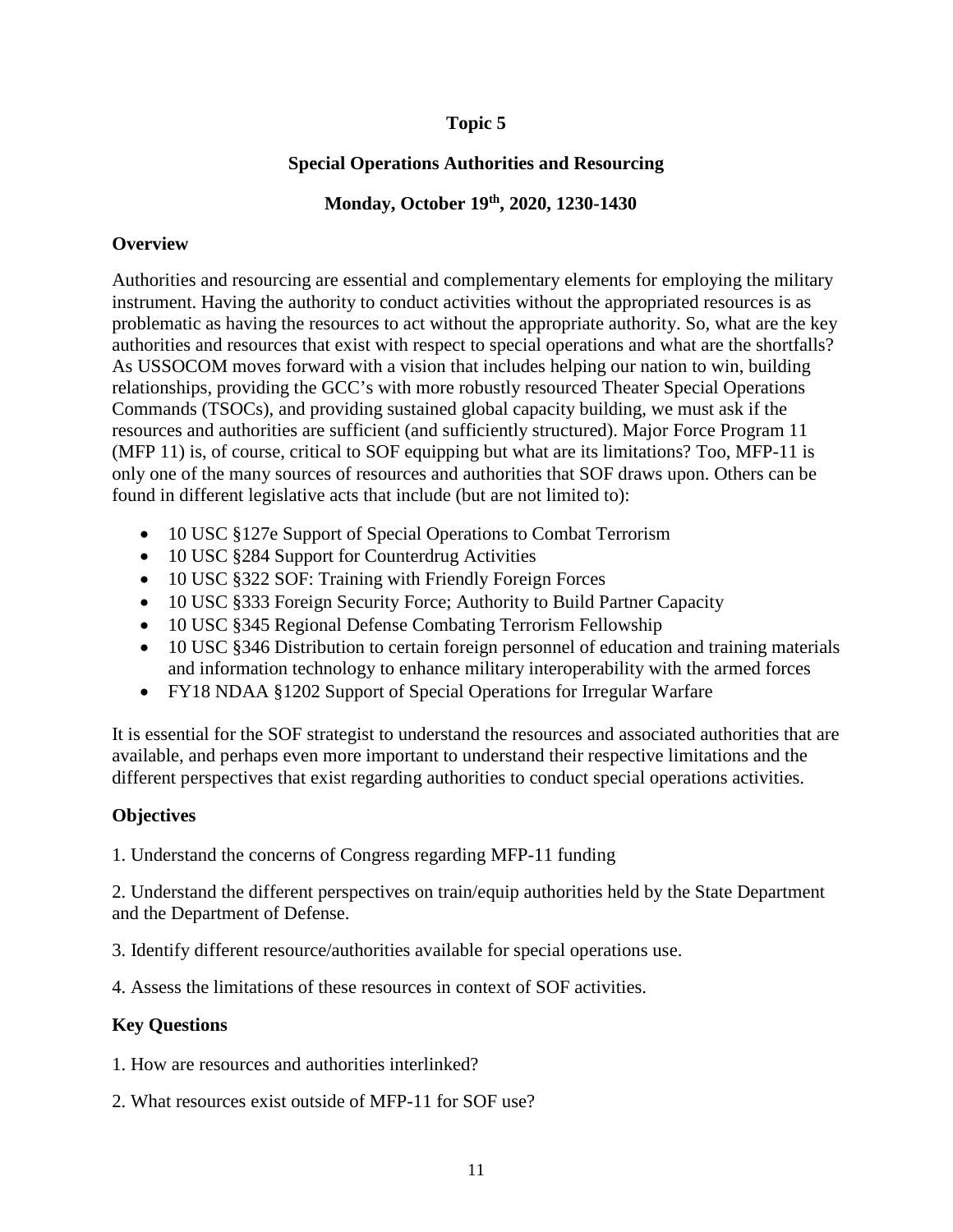3. Building the capacity of partner nations has received significant focus over the past decade, particularly in documents such as the National Security Strategy and National Military Strategy. This is a role that special operations forces frequently fill, and one in which there is contention as to who calls the shots. Summarize the key points in the debate between the Departments of State and Defense regarding train and equip authorities. Is there common ground on which to craft a resolution to these debates?

4. Should special operations forces be engaged in countering transnational crime and narcotics? Why or why not?

5. What changes to the discussed authorities would enhance the ability of SOF to achieve national security objectives? What are the arguments against such changes?

### **Required Readings: (77 pages)**

1. Bill Heniff Jr., "Overview of the Authorization-Appropriations Process," CRS Report for Congress (26 November 2012). (2 pages)

2. Brendan W. McGarry and Heidi M. Peters, "Defense Primer: Future Years Defense Program (FYDP)," CRS Report for Congress (28 January 2020). (2 pages)

3. Tom Jasper, LtCol, "SOF Fiscal Authorities," Office of the Staff Judge Advocate, HQ, USSOCOM (January 2020). (2 pages)

4. HQ USSOCOM/SOFM, "Funding For and Support to Special Operations Forces (SOF) Fact Sheet," (18 February 2020). (12 pages)

5. Public Law 107-40, September 18, 2001, Joint resolution to authorize the use of United States Armed Forces against those responsible for the recent attacks launched against the United States. (1 page)

6. Public Law 107-243, October 16, 2002, Joint resolution to authorize the use of United States Armed Forces against Iraq. (5 pages)

7. Statement of General Richard D. Clarke, U.S. Army, Commander, United States Special Operations Command before the House Appropriations Committee, Defense Subcommittee, April 29, 2019. (10 pages)

8. Liana W. Rosen, "The Defense Department and 10 U.S.C. 284: Legislative Origins and Funding Questions," CRS Insight IN11052, (20 February 2019). (3 pages)

9. Foreign Assistance Act of 1961 (P.L. 87–195), Sections 622-623, As Amended (Feb 2019). (1 page)

10. James M. DePolo, "Foreign Internal Defense and Security Force Assistance," in *Special Operations: Out of the Shadows* by Christopher Marsh et al, eds., (Boulder, Colorado: Lynne Rienner Publishing, 2020), 137-164. PERMALINK (28 pages)

11. Jason A. Purdy, "United States Special Operations Command Acquisition Authorities," CRS Report for Congress R45252, (9 July 2018), pps. 1-11. (11 pages)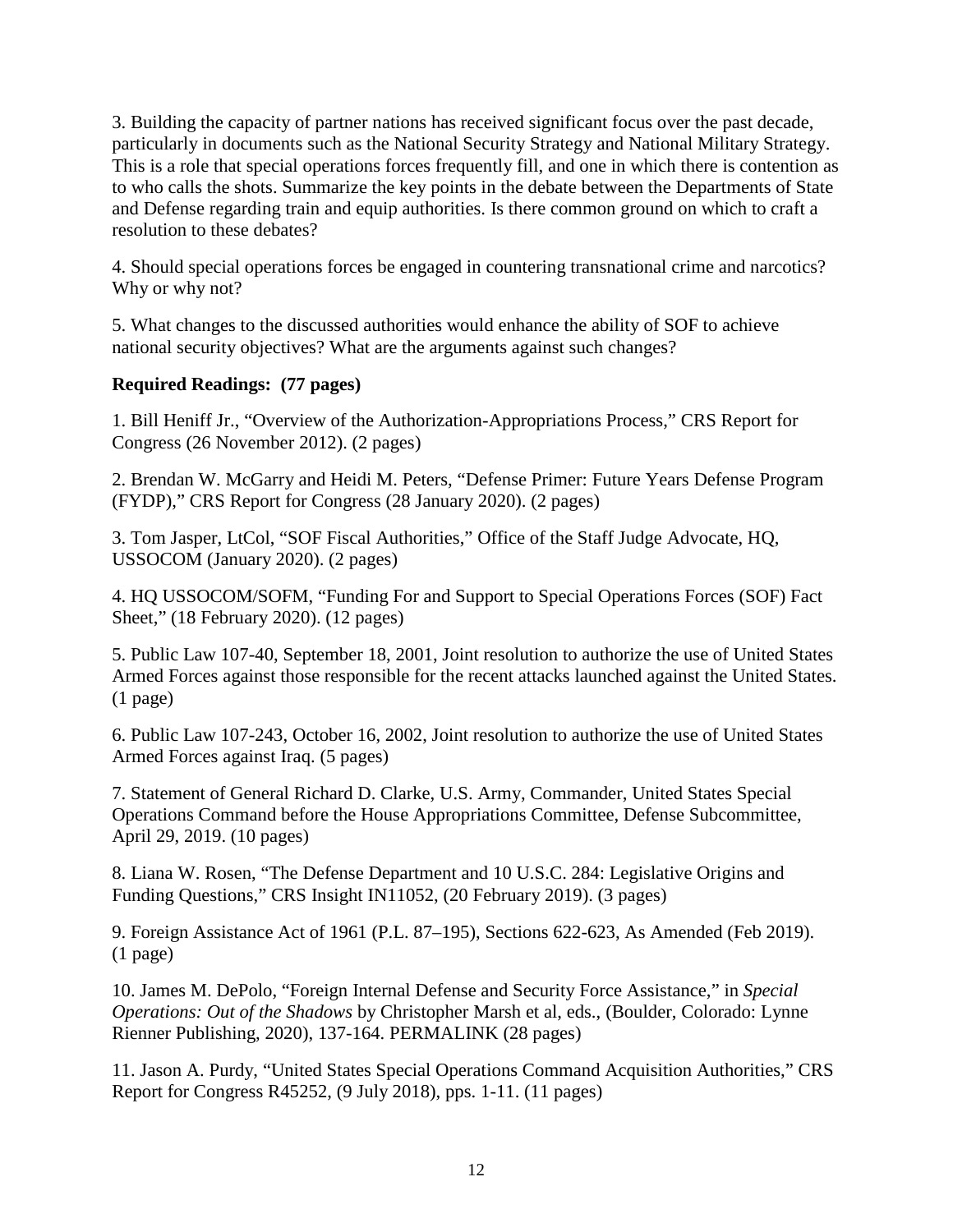### **Supplemental Reading (Optional)**

1. Review: Title 10 U.S. Code § 167. Unified Combatant Command for Special Operations Forces. Sections (e) through (i). (3 pages)

2. Jessica Michek, "What the AUMF Is and Why You Should Care," Bipartisan Policy Center, (18 April 2018), [https://bipartisanpolicy.org/blog/what-the-aumf-is-and-why-you-should-care-](https://bipartisanpolicy.org/blog/what-the-aumf-is-and-why-you-should-care-2018/)[2018/.](https://bipartisanpolicy.org/blog/what-the-aumf-is-and-why-you-should-care-2018/) (2 pages)

3. Susan B. Epstein and Liana W. Rosen, "U.S. Security Assistance and Security Cooperation Programs: Overview of Funding Trends," CRS Report for Congress R45091, (1 February 2018). (31 pages)

4. Jason A. Purdy, "United States Special Operations Command Acquisition Authorities," CRS Report for Congress R45252, (9 July 2018), pps. 12-15. (3 pages)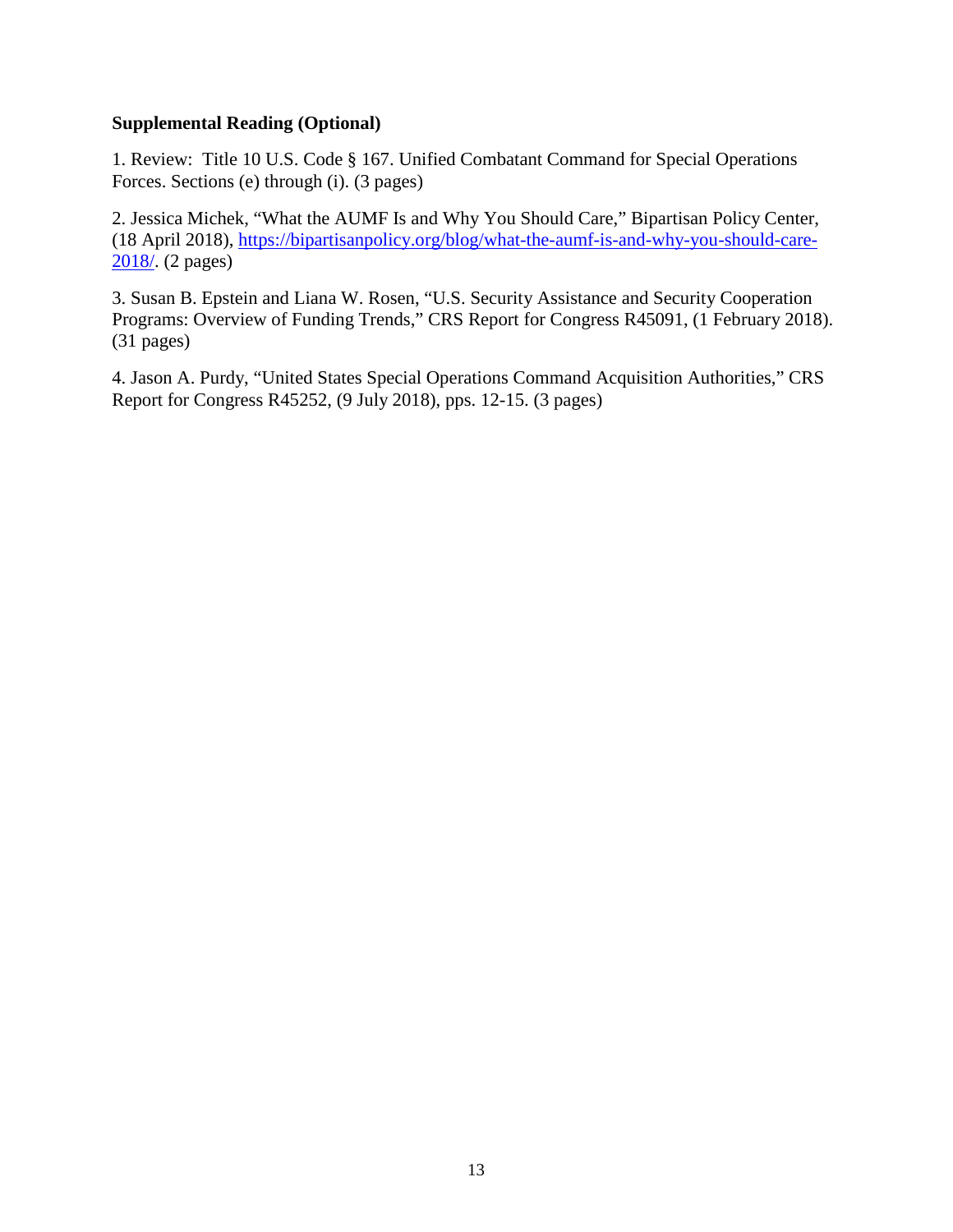### **Interagency Collaboration, Cooperation, and Coordination**

#### **Monday, October 26th, 2020, 1230-1430**

*National security is a team sport.*

~ Dr. Michael Vickers, former USD-I and ASD/SOLIC

#### **Overview**

Despite the universal recognition that U.S. government departments and agencies must work together, many barriers hinder such collaboration. These include ineffective structural mechanisms to coordinate interagency strategy, planning and execution; inadequate understanding of different agencies' authorities and capabilities; cultural differences between agencies that lead to different perspectives on security issues; fears of encroachment upon cherished agency authorities; and inadequate resources, to name just a few. USSOCOM recognizes that effective prosecution of its core operations requires meshing the authorities and capabilities of special operations forces with those that reside in other agencies.

This topic will explore the interagency process and how USSOCOM gets after the interagency collaboration conundrum. This includes a network of liaisons, support teams, and robust participation in interagency organizations. In particular, we will explore the Interagency Partnership Program (IAPP) and its Special Operations Support Teams (SOST). Authorized by the 2006 Unified Command Plan, SOST personnel "[provide] military representation to U.S. national agencies and international agencies for matters related to global operations against terrorist networks..." While terrorism still remains a key focus for the SOSTs, they quite appropriately find themselves dealing with a broad range of issues, including capacity-building, threat financing, counter-narcotics, development, and stability operations.

### **Objectives**

1. Understand the history of the interagency process

2. Comprehend the equities USSOCOM shares with other government agencies, to include those with diplomacy, development, and law enforcement responsibilities.

2. Assess the effectiveness of USSOCOM's efforts to facilitate interagency collaboration.

3. Understand how USSOCOM can support and be supported by other government agencies.

### **Key Questions**

1. What are the impediments to interagency collaboration?

2. From your interactions here at the National War College or in previous assignments, do you agree with the assertion that "Personal relationships are often the key to effectiveness" in the interagency?

3. Why is it important to know who runs individual agencies or agency component parts?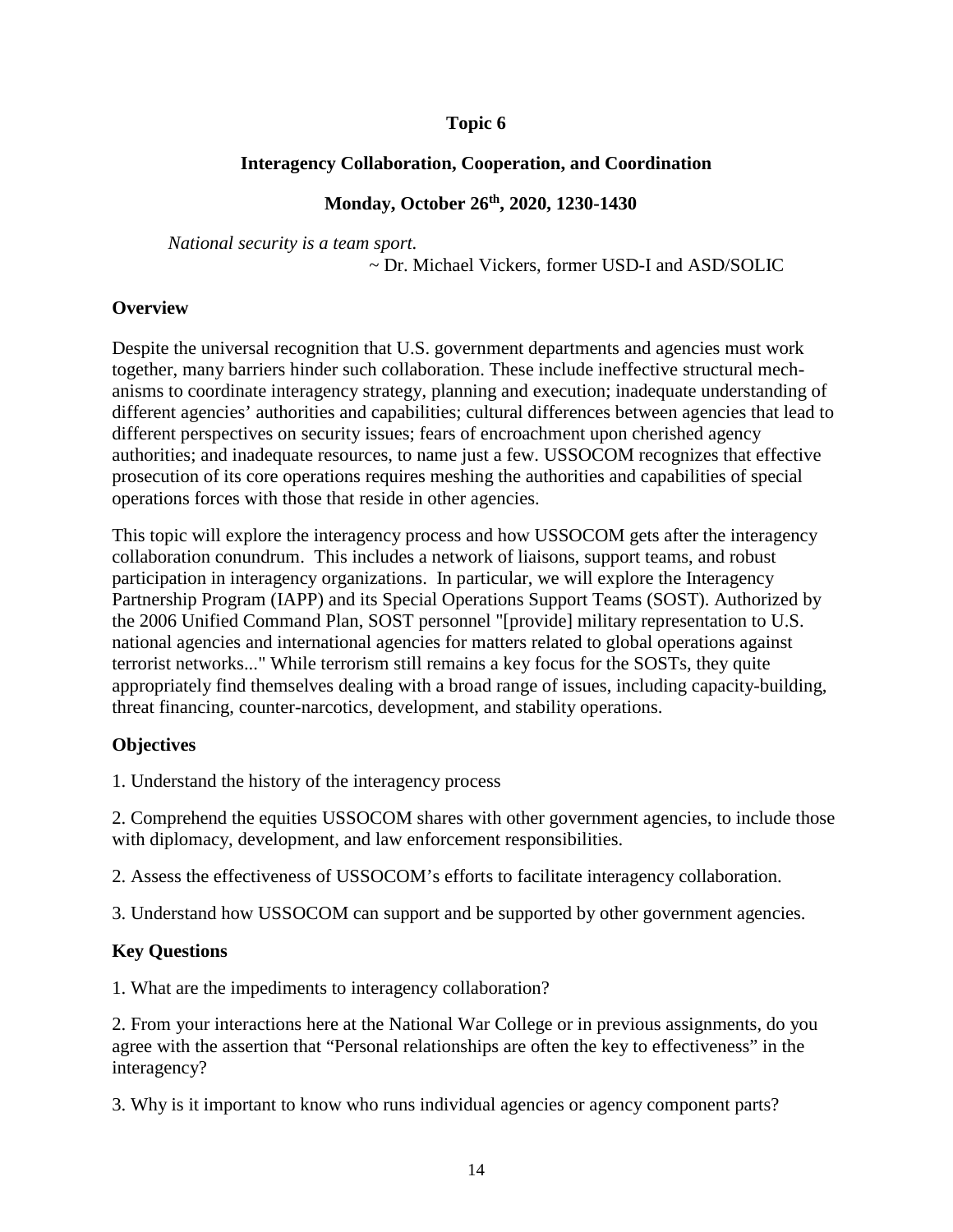4. What is the purpose of the Interagency Partnership Program (IAPP) and how can it be leveraged to enable special operations?

5. How does the IAPP support the Theater Special Operations Commands?

6. What are some examples of SOF serving in a supporting role to other government agencies?

7. How can other government agencies support special operations?

8. What are some of the pitfalls inherent in networking with other agencies?

### **Required Reading (81 pages)**

1. Jon J. Rosenwasser and Michael Warner, "History of the Interagency Process for Foreign Relations in the United States," in *The National Security Enterprise: Navigating the Labyrinth*, 2nd ed. by Roger Z. George and Harvey Rishkoff, eds. (Washington, D.C.: Georgetown University Press, 2017). Pages 13-30 (18 pages)

2. Christopher Lamb, "Global SOF and Interagency Collaboration," *Journal of Strategic Security* 7, no. 2 (2014). Pages 8-20 (13 pages)

3. Joint Special Operations University, *Special Operations Forces Interagency Reference Guide*, Fourth Edition, April 2020. Pages 1-1 to 1-8, 2-1 to 2-12, and 3-1 to 3-26 (46 pages)

4. Carl J. Schramm, "'The Interagency' Isn't Supposed to Rule," *Wall Street Journal* (5 December 2019). (2 pages)

5. Interagency Partnership Program Fact Sheet (2 pages)

### **Supplemental Reading**

1. Joint Guide for Interagency Doctrine, Supplement to Joint Publication 3-08 Interorganizational Cooperation Appendices (4 November 2019).

2. Joint Staff J7, Deployable Training Division, "Interorganizational Cooperation: Insights and Best Practices Focus Paper," Fifth Edition (April 2018).

3. Joint Special Operations University, *Special Operations Forces Interagency Reference Guide*, Fourth Edition, April 2020.

4. Christopher Lamb, "Redesigning the White House and Interagency Structures," in Civilian surge: Key to Complex Operations, edited by H. Binnendijk and P.M. Cronin, (Washington, DC: Published for the Center for Technology and National Security Policy by National Defense University Press (2009)). Pp. 33-60.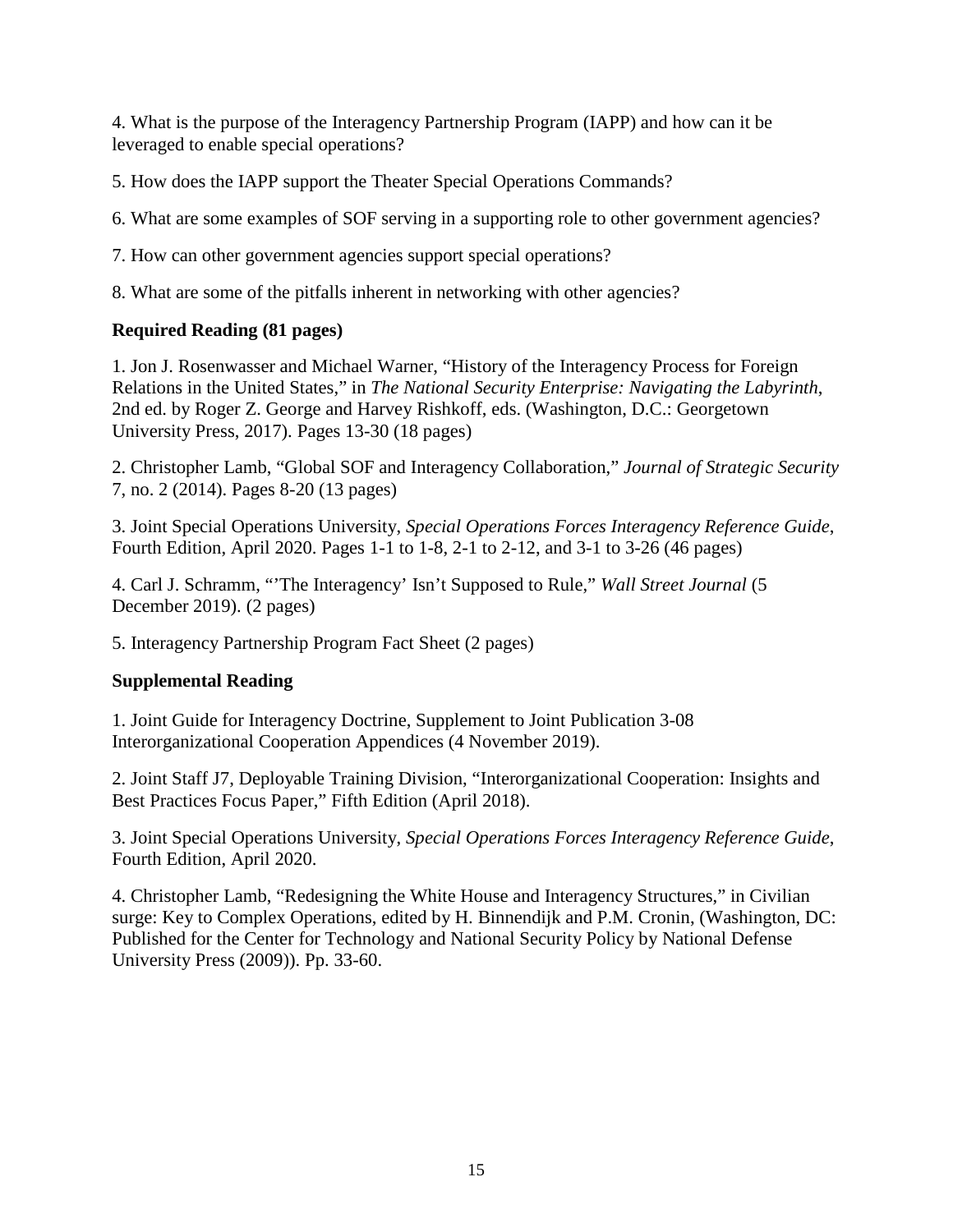### **SOF, Law Enforcement and Networked Threats**

### **Monday, November 16th, 2020, 1230-1430**

*Network: an interconnected or interrelated chain, group or system Threat: an indication of something impending*

-Merriam-Webster

#### **Overview**

In a 2016 discussion on maritime security, Admiral Kurt W. Tidd, commander of the US Southern Command, declared that "amorphous, adaptable, and networked threats…are the real threat to our nation's security…" The nexus of transnational organized crime and violent extremist organizations provide challenges previously unseen in the national security arena which require a re-examination of the use of the means and ways available to achieve our national security objectives. This topic seeks to address the unique capabilities that SOF can bring to bear against networked threats and how SOF can integrate with other government agencies to address them. We will also explore the legal questions raised by employing SOF against extra-national threats that overlap domestic law enforcement.

### **Objectives**

1. Understand how the unique capabilities possessed by special operations forces can be utilized against networked threats.

2. Assess the utility of special operations forces in addressing networked threats.

3. Understand the domestic legal implications of employing SOF against networked threats.

### **Key Questions**

1. What role, if any, should special operations forces play with respect to law enforcement and networked threats?

2. How can SOF best serve national interests as we look toward the future?

### **Required Reading: (78 pages)**

1. William F. Weschler and Gary Barnabo, "The Department of Defense's Role in Combating Transnational Organized Crime," in *Convergence: Illicit Networks and National Security in the Age of Globalization*, edited by Michael Miklaucic and Jacqueline Brewer (Washington D.C: Center for Complex Operations, 2013). Pp. 233-242. [AVAILABLE AS E-BOOK FROM NDU LIBRARY] (10 pages)

2. Russell D. Howard and Collen Traughber, "The Nexus of Extremism and Trafficking: Scourge of the World or So Much Hype?" (MacDill Air Force Base: The JSOU Press, 2013). Pp. 1-9; 11- 13 (Human Trafficking); 15-17 (Weapons Trafficking); 20-22 (Drug Trafficking); 29-31 (Contraband Trafficking); 39-59. (42 pages)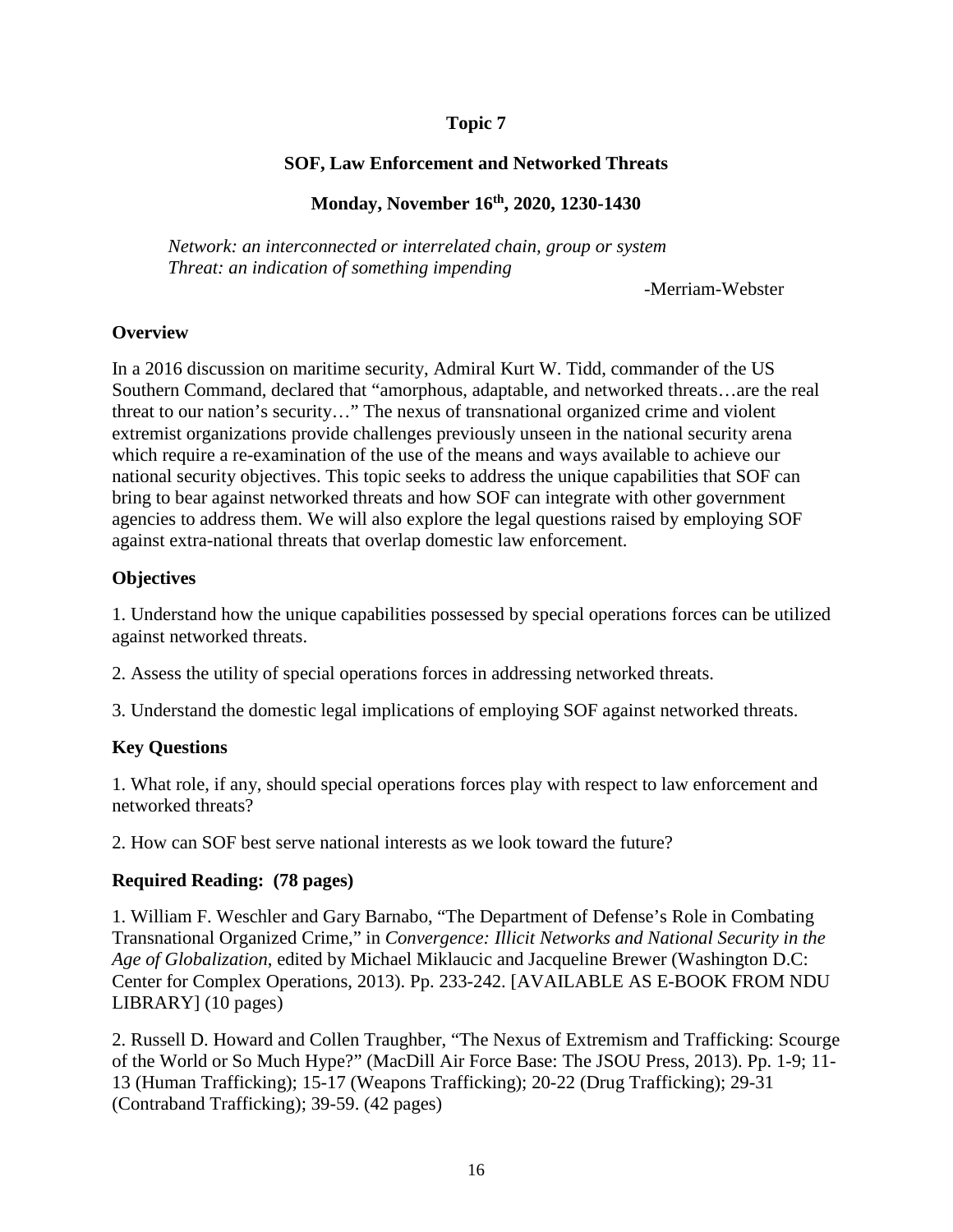3. Paul Rexton Kan, "Forces of Habit: Global SOF's Role in Countering Illicit Drug Trafficking," *Journal of Strategic Security* 7.2 (Summer 2014)). Pp. 21-28. (8 pages)

4. Steven R. Johnson, "Combating Transnational Organized Crime," in *Special Operations: Out of the Shadows* by Christopher Marsh, et al, eds. (Boulder, CO: Lynne Rienner Publishers, 2020), pages 165-179. (15 pages)

5. Miles Hidalgo, "Beyond the Conflict Zone: U.S. HIS Cooperation with Europol," *CTC Sentinel*, Vol 11, Issue 2 (Combating Terrorism Center at West Point, February 2018), pp. 25-27. (3 pages)

### **Supplemental Reading**

1. U.S. Attorney's Office, Southern District of New York, "Guilty Plea Unsealed in New York Involving Ahmed Warsame, a Senior Terrorist Leader and Liaison Between al Shabaab and al Qaeda in the Arabian Peninsula, for Providing Material Support to Both Terrorist Organizations," (25 March 2013). Pp.1-3.

2. Special Agent Christopher Tafe, "International Smuggling & Trafficking of Firearms," Homeland Security Investigations, National Security Division, Washington, D.C., Slideshow, [https://www.stimson.org/wp-content/files/Firearms%20Smuggling\\_HSI%20Presentation.pdf.](https://www.stimson.org/wp-content/files/Firearms%20Smuggling_HSI%20Presentation.pdf)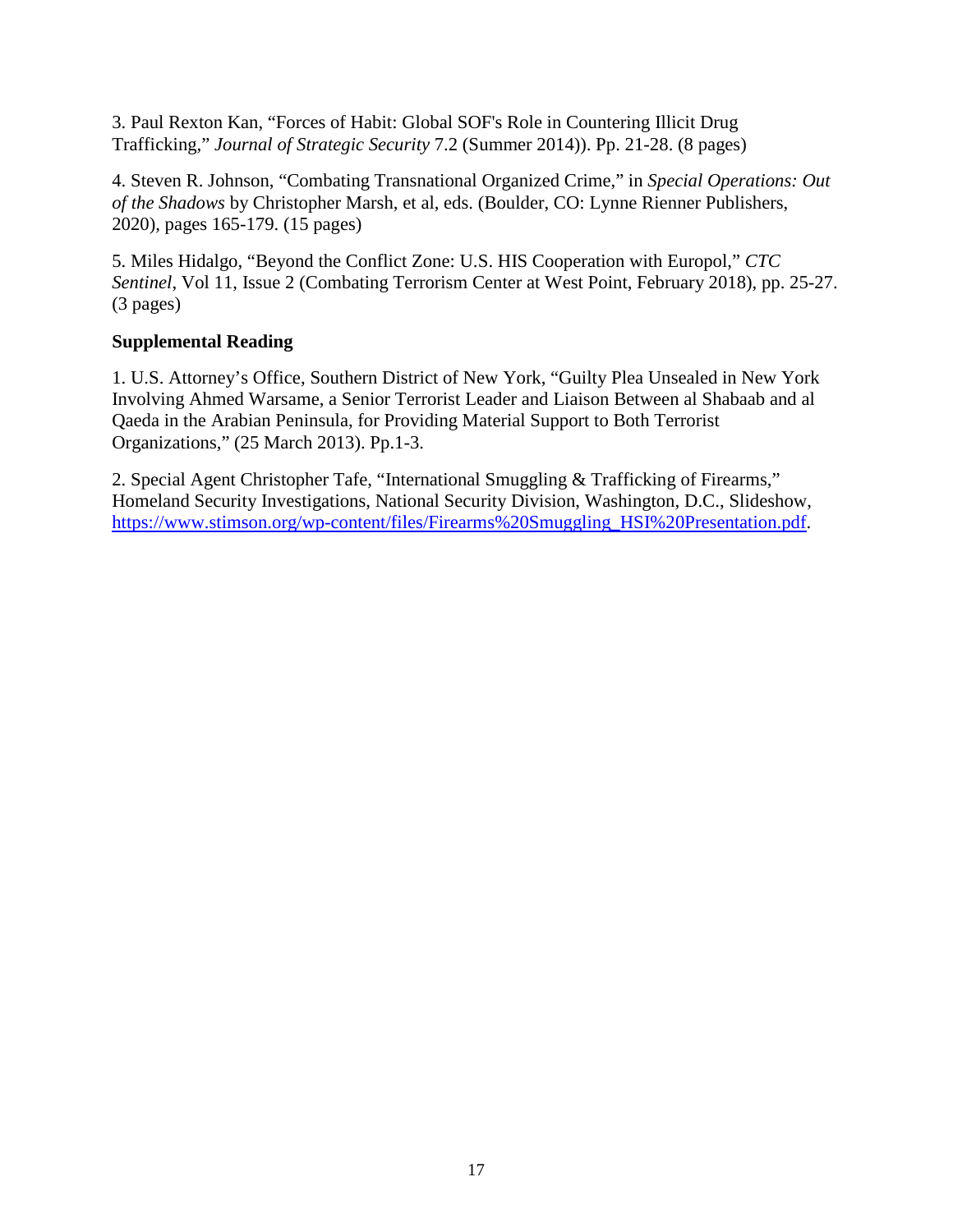#### **Special Operations & Great Power Competition I**

#### **Monday, November 9th, 2020, 1230-1430**

*The world, to quote George Shultz, is awash in change, defined by increasing global volatility and uncertainty with Great Power competition between nations becoming a reality once again. Though we will continue to prosecute the campaign against terrorists that we are engaged in today, but Great Power competition, not terrorism, is now the primary focus of U.S. national security.* ~ Secretary of Defense James N. Mattis

#### **Overview**

"The current National Security, Defense, and Military Strategies identify great power rivalries from Russia and China as two of the main challenges facing the United States for the foreseeable future." This shift in focus from non-state threats to potential existential state threats from rising, revisionist rivals poses fundamental questions as to how to organize, train, equip and resource the Department of Defense, other interagency organizations, and United States Special Operations Command. This topic and the next will address the concept of great power competition in general, Russia and China as "competitors" more specifically, and then question and explore what the role of special operations may or may not be in confronting future challenges in an era of great power competition.

#### **Objectives**

1. Understand and assess the concept of Great Power Competition.

2. Understand the challenges posed by great power rivals, particularly China and Russia.

3. Assess the utility of special operations forces in addressing challenges in an era of Great Power Competition.

#### **Key Questions**

1. What is great power competition? Is there agreement on the concept?

2. What are the United States national interests at stake?

3. What are the intentions of great power rivals, particularly China and Russia?

4. What role will, should, or can partners and allies play in the challenges posed by competition from great rivals?

5. What role will, should, or can SOF play in an era that will be increasingly overshadowed by great power competition?

6. How should the Department of Defense, interagency partners and USSOCOM posture to fulfill expected roles in an era of great power competition?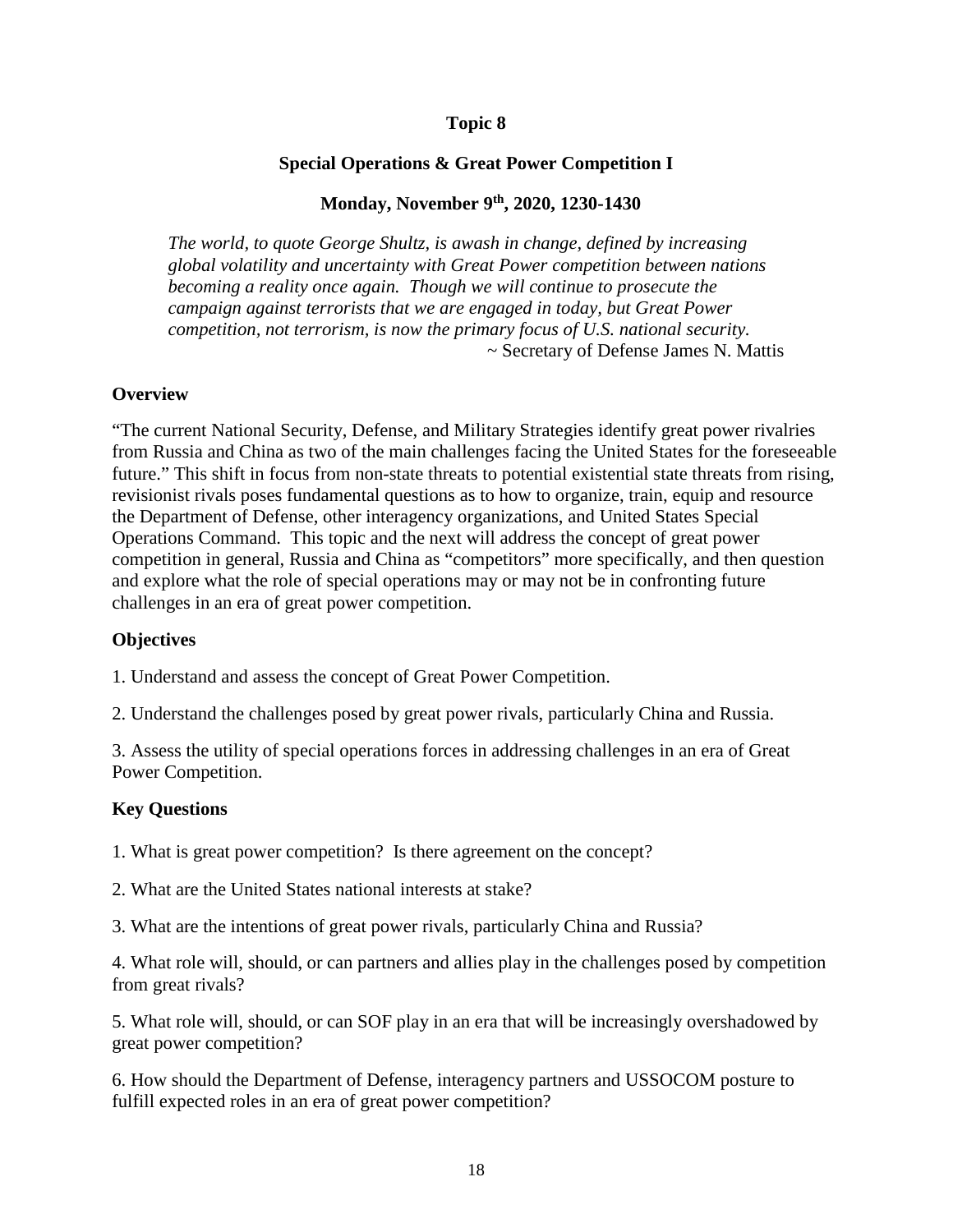7. As the United States shifts its focus to great power competition, how will the nation address the issue of violent extremist organizations? What role will, should or can special operations play?

### **Required Readings (67 pages)**

1. Michael J. Mazarr, et al., "Understanding the Emerging Era of International Competition: Theoretical and Historical Perspectives," RAND Corporation RR2726 (2018), [https://www.rand.org/content/dam/rand/pubs/research\\_reports/RR2700/RR2726/RAND\\_RR272](https://www.rand.org/content/dam/rand/pubs/research_reports/RR2700/RR2726/RAND_RR2726.pdf) [6.pdf.](https://www.rand.org/content/dam/rand/pubs/research_reports/RR2700/RR2726/RAND_RR2726.pdf) Pp. 6-11, 15-16 (8 pages)

2. Elbridge A. Colby and A. Wess Mitchell, "The Age of Great-Power Competition: How the Trump Administration Refashioned American Strategy," Foreign Affairs (January/February 2020), [https://www.foreignaffairs.com/articles/2019-12-10/age-great-power-competition.](https://www.foreignaffairs.com/articles/2019-12-10/age-great-power-competition) (6 pages)

3. Michael Mazarr and Hal Brands, "Navigating Great Power Rivalry in the 21st Century," *War on the Rocks* (15 April 2017), [https://warontherocks.com/2017/04/navigating-great-power](https://warontherocks.com/2017/04/navigating-great-power-rivalry-in-the-21st-century/)[rivalry-in-the-21st-century/.](https://warontherocks.com/2017/04/navigating-great-power-rivalry-in-the-21st-century/) (4 pages)

4. Nikolas K. Gvosdev, "The Evolution of China's Great Power Competition," *The National Interest* (13 December 2019), [https://nationalinterest.org/feature/evolution-chinas-great-power](https://nationalinterest.org/feature/evolution-chinas-great-power-competition-105092)[competition-105092.](https://nationalinterest.org/feature/evolution-chinas-great-power-competition-105092) (1 page)

5. Marrian Zhou, "US defense chief prepares for 'great power competition' with China," *Nikkei Asian Review* (14 December 2019), [https://asia.nikkei.com/Business/Aerospace-Defense/US](https://asia.nikkei.com/Business/Aerospace-Defense/US-defense-chief-prepares-for-great-power-competition-with-China)[defense-chief-prepares-for-great-power-competition-with-China.](https://asia.nikkei.com/Business/Aerospace-Defense/US-defense-chief-prepares-for-great-power-competition-with-China) (1 page)

6. Hal Brands, "Six Propositions about Great-Power Competition and Revisionism in the 21st Century," The Future of the Global World Order Colloquium (Perry World House, University of Pennsylvania, Fall 2017), [https://global.upenn.edu/sites/default/files/go-six-propositions](https://global.upenn.edu/sites/default/files/go-six-propositions-brands.original.pdf)[brands.original.pdf.](https://global.upenn.edu/sites/default/files/go-six-propositions-brands.original.pdf) (4 pages)

7. Liu Xiaobo, "Great Power Competition and China-U.S. Military Relations," Asia Maritime Transparency Initiative, (18 March 2020), [https://amti.csis.org/great-power-competition-and](https://amti.csis.org/great-power-competition-and-china-u-s-military-relations/)[china-u-s-military-relations/.](https://amti.csis.org/great-power-competition-and-china-u-s-military-relations/) (2 pages)

8. Kai He and Mingjiang Li, "Understanding the dynamics of the Indo-Pacific: US-China strategic competition, regional actors, and beyond," *International Affairs* Vol. 96, Issue 1 (January 2020), [https://academic.oup.com/ia/article/96/1/1/5697498.](https://academic.oup.com/ia/article/96/1/1/5697498) (7 pages)

9. Julia Gurganus and Eugene Rumer, "Russia's Global Ambitions in Perspective," Carnegie Endowment for International Peace (20 February 2020), <https://carnegieendowment.org/2019/02/20/russia-s-global-ambitions-in-perspective-pub-78067> (8 pages)

10. Charles K. Bartles, "Russia's Response to the New Western Way of War," in *Special Operations: Out of the Shadows* by Christopher Marsh et al, eds., (Boulder, Colorado: Lynne Rienner Publishers, Inc., 2020), pp. 113-123. PERMALINK (11 pages)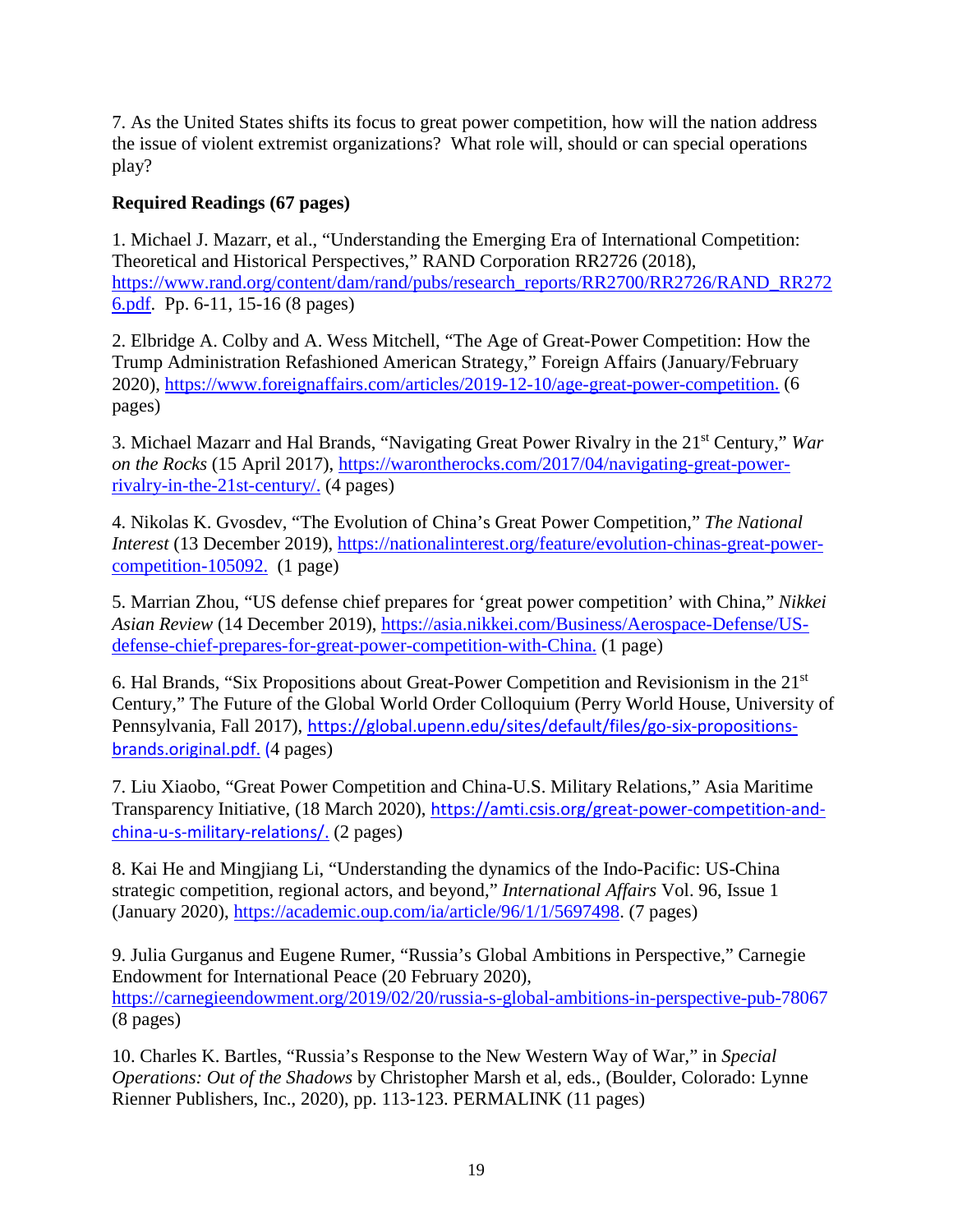11. Christopher Marsh, et al, "Special Operations Forces in an Era of Great Power Competition," in *Special Operations: Out of the Shadows*, (Boulder, Colorado: Lynne Rienner Publishers, Inc., 2020), pp. 183-197. PERMALINK (15 pages)

### **Supplemental Reading (Optional)**

1. Michael J. Mazarr, et al., "Understanding the Emerging Era of International Competition: Theoretical and Historical Perspectives," RAND Corporation RR2726 (2018), [https://www.rand.org/content/dam/rand/pubs/research\\_reports/RR2700/RR2726/RAND\\_RR272](https://www.rand.org/content/dam/rand/pubs/research_reports/RR2700/RR2726/RAND_RR2726.pdf) [6.pdf.](https://www.rand.org/content/dam/rand/pubs/research_reports/RR2700/RR2726/RAND_RR2726.pdf) Pp. 1-5, 12-14, 17-34.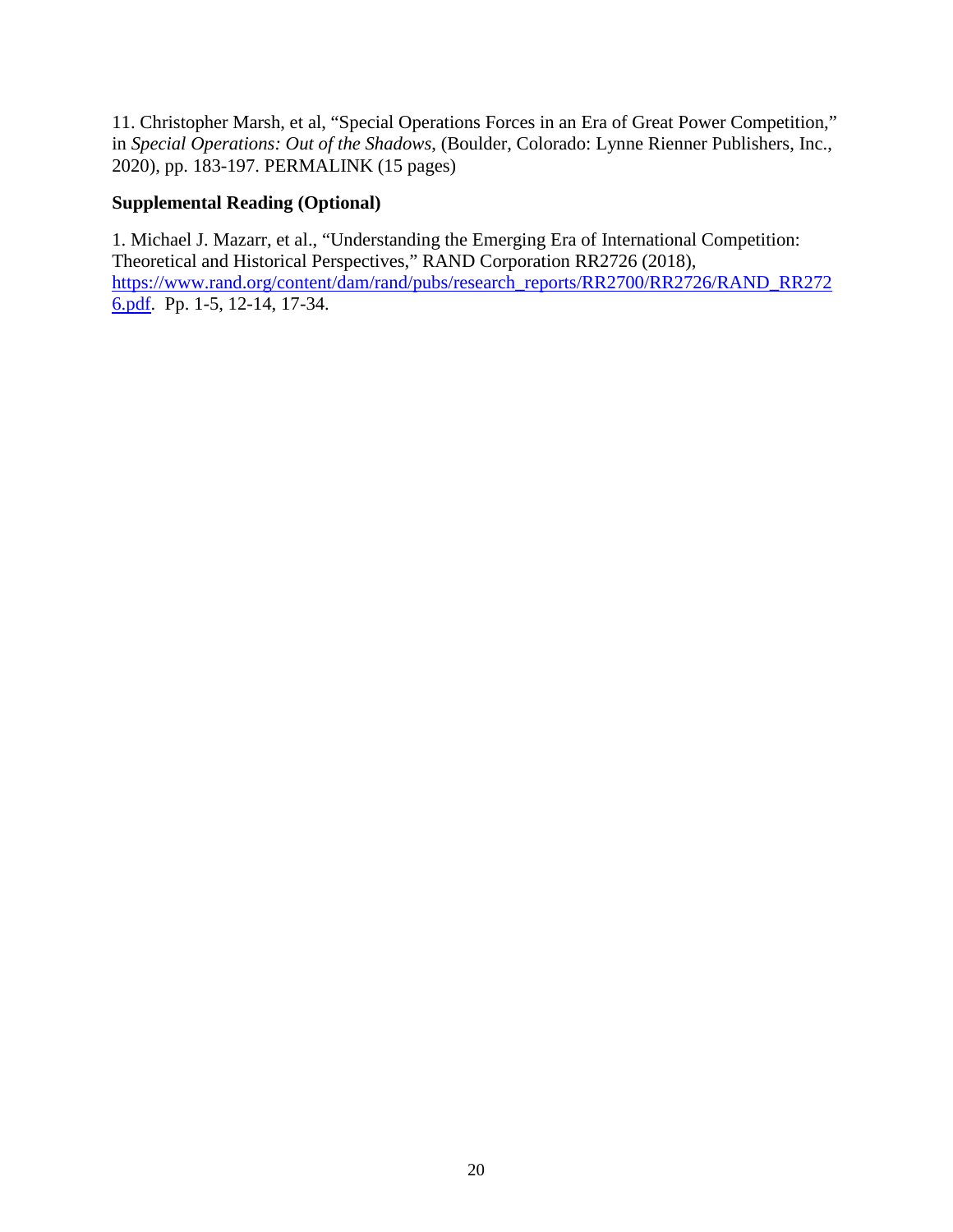### **Special Operations & Great Power Competition II**

### **Monday, November 16th, 2020, 1230-1430**

### **Overview**

This topic and the previous address the concept of great power competition in general, Russia and China as "competitors" more specifically, and then question and explore what the role of special operations may or may not be in confronting future challenges in an era of great power competition.

### **Objectives**

1. Understand and assess the concept of Great Power Competition.

2. Understand the challenges posed by great power rivals, particularly China and Russia.

3. Assess the utility of special operations for addressing challenges in an era of Great Power Competition.

### **Key Questions**

1. What is great power competition? Is there agreement on the concept?

2. What are the United States national interests at stake in an era of great power competition?

3. What are the intentions of great power rivals, particularly China and Russia?

4. What role will, should, or can partners and allies play in the challenges posed by competition from great rivals?

5. What role will, should, or can SOF play in an era that will be increasingly overshadowed by great power competition?

6. How should the Department of Defense, interagency partners and USSOCOM posture to fulfill expected roles in an era of great power competition?

7. As the United States shifts its focus to great power competition, how will the nation address the issue of violent extremist organizations? What role will, should or can special operations play?

### **Required Readings (69 pages)**

1. David A. Broyles and Brody Blankenship, "The Role of Special Operations Forces in Global Competition," CNA Analysis & Solutions (April 2017), [https://www.cna.org/CNA\\_files/PDF/DCP-2019-U-020033-Final.pdf.](https://www.cna.org/CNA_files/PDF/DCP-2019-U-020033-Final.pdf) (17 pages)

2. Spencer Meredith, ed., SOF Paradigm in Great Power Competition, Strategic Multilayer Assessment, Future of Global Competition & Conflict Effort, National Defense University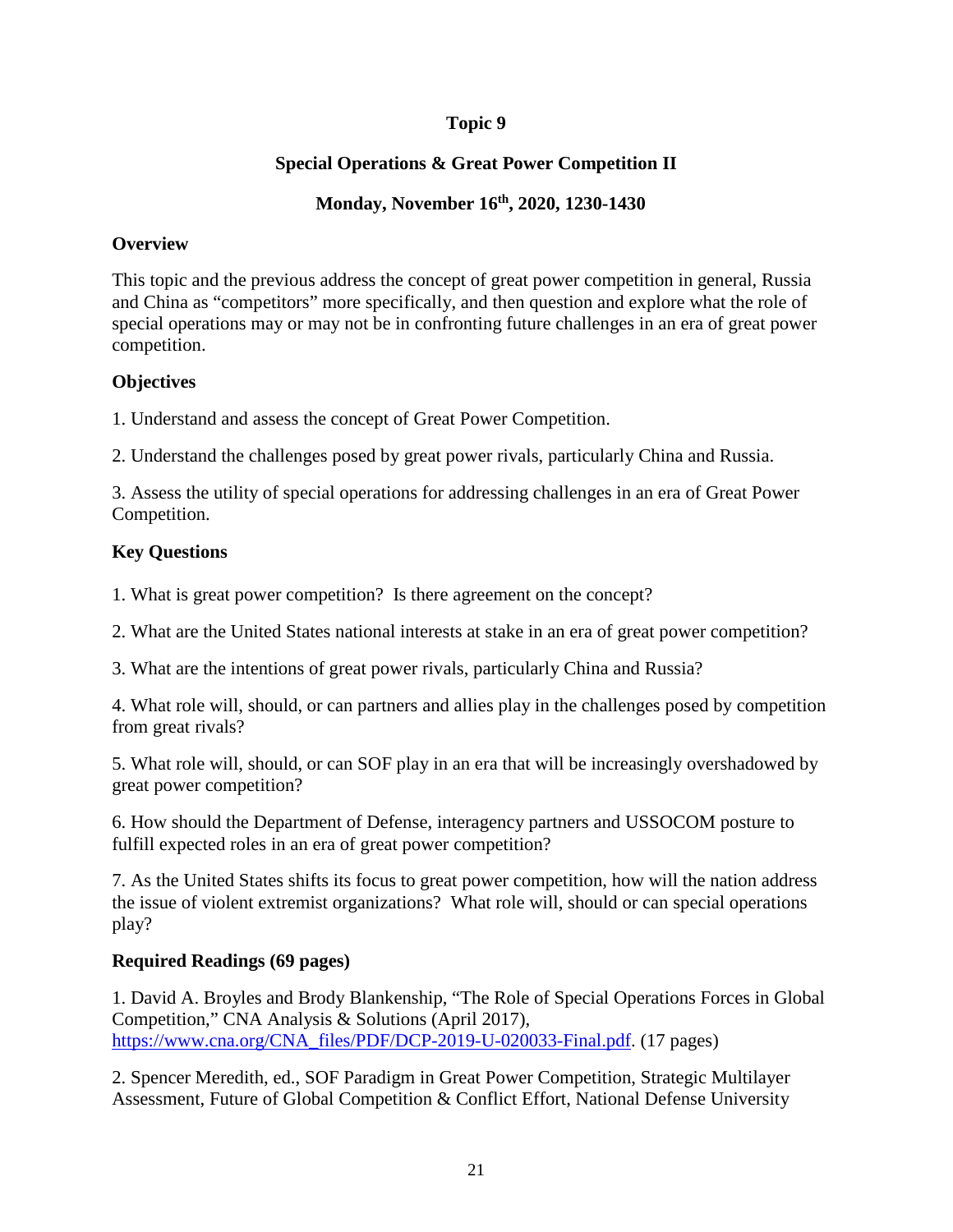(October 2017), [https://nsiteam.com/social/wp-content/uploads/2019/11/SOF-Paradigm\\_Invited-](https://nsiteam.com/social/wp-content/uploads/2019/11/SOF-Paradigm_Invited-Perspective_FINAL3.pdf)[Perspective\\_FINAL3.pdf.](https://nsiteam.com/social/wp-content/uploads/2019/11/SOF-Paradigm_Invited-Perspective_FINAL3.pdf) (42 pages)

3. John Taft, et al., "Special operations forces and great power competition: Talent, technology, and organizational change in the new threat environment," Deloitte (17 June 2019), [https://www2.deloitte.com/us/en/insights/industry/public-sector/future-of-special-operations](https://www2.deloitte.com/us/en/insights/industry/public-sector/future-of-special-operations-forces-great-power-competition.html)[forces-great-power-competition.html.](https://www2.deloitte.com/us/en/insights/industry/public-sector/future-of-special-operations-forces-great-power-competition.html) (7 Pages)

4. James Jay Carafano, "Technology and Great Power Competition: 5 Top Challenges for the Next Decade," The Heritage Foundation (28 January 2020), [https://www.heritage.org/technology/commentary/technology-and-great-power-competition-5](https://www.heritage.org/technology/commentary/technology-and-great-power-competition-5-top-challenges-the-next-decade) [top-challenges-the-next-decade.](https://www.heritage.org/technology/commentary/technology-and-great-power-competition-5-top-challenges-the-next-decade) (3 pages)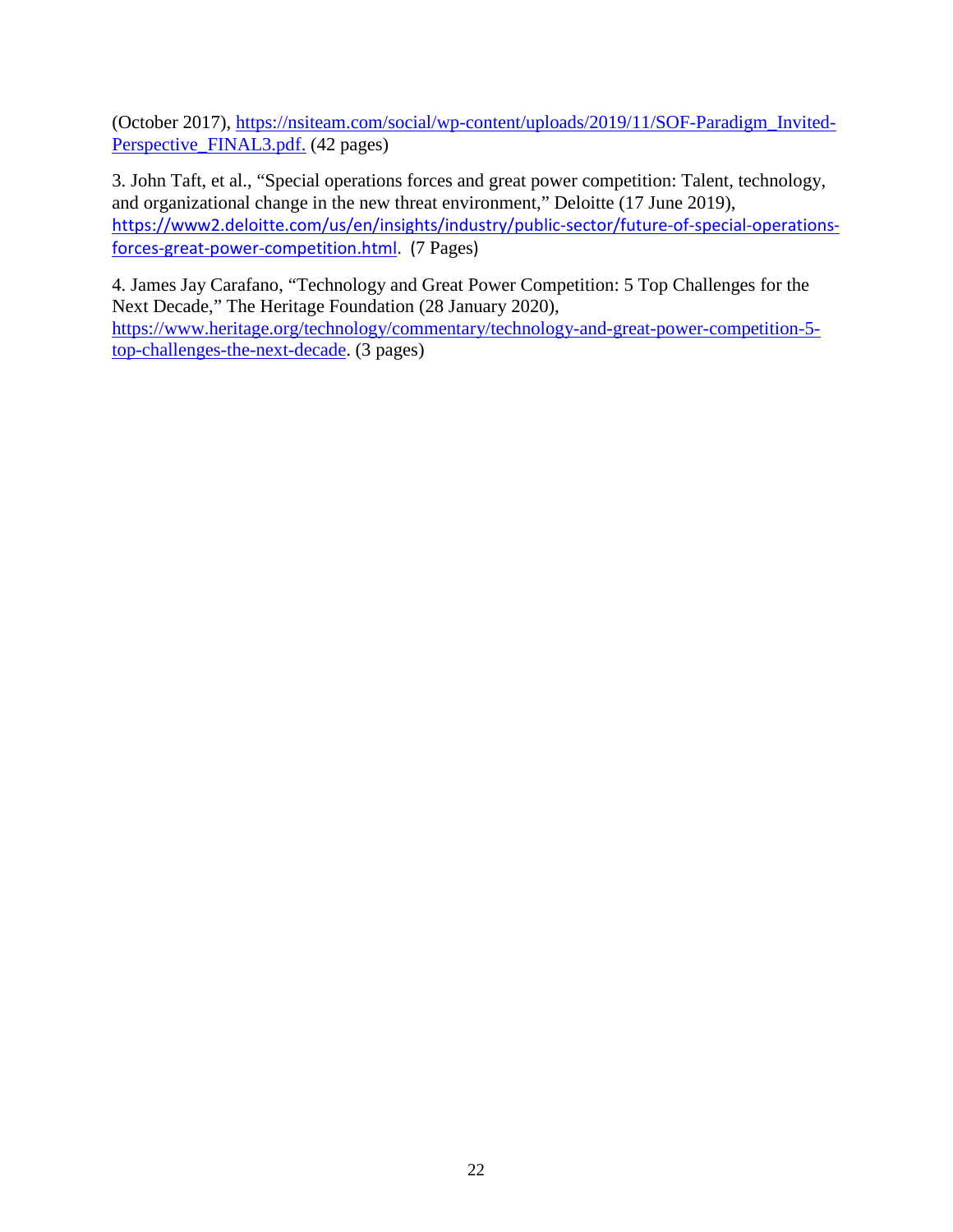#### **Special Operations Case Study: Village Stability Operations & Afghan National Police**

#### **Monday, November 30th, 2020, 1230-1430**

*This is not a war of choice. This is a war of necessity. Those who attacked America on 9/11 are plotting to do so again. If left unchecked, the Taliban insurgency will mean an even larger safe haven from which Al Qaeda would plot to kill more Americans.*

~ U.S. President Barack Obama

#### **Overview**

U.S. operations in Afghanistan started auspiciously with the effective (but not decisive) unconventional warfare operations that commenced in October 2001. The CIA and U.S. SOF partnered with the Northern Alliance in the north and select Pashtu tribes in the South and rapidly defeated the Taliban. The Bonn Agreement signed that December laid a foundation for Afghan governance and for a limited NATO security force (International Security Assistance Force—ISAF) to help maintain stability, while U.S. counterterror operations continued to pursue remnant Al Qaeda forces and mop up what remained of the Taliban. For a period of several years Afghanistan remained a relatively permissible environment for the NATO forces, and the creation of an Afghan government and Afghan security forces proceeded at a leisurely pace. The assumption that the Taliban were a defeated force proved to be incorrect, however, and by 2005 the security situation had deteriorated significantly. Taliban infiltration and the establishment of shadow governance began to plague many districts and provinces and casualty rates began to climb dramatically among Afghan and ISAF forces. While ISAF was aware of the need to focus on the population, and even was planning for such operations by 2008, resources were not available to support the counterinsurgency plans being considered. The exit plan for the coalition largely remained developing an Afghan Security Force large enough and capable enough to take over the country's security, and the focus of the coalition combat forces continued to be on the enemy, not on the Afghan population. By 2009 the deterioration of security in Afghanistan reached crisis levels in the eyes of the U.S. Administration. General David McKiernan was fired and replaced by General Stanley McChrystal, who warned that "Failure to gain the initiative and reverse insurgent momentum in the near term (next 12 months) — while Afghan security capacity matures — risks an outcome where defeating the insurgency is no longer possible." At this juncture the Obama Administration decided to pursue a troop surge and focus on population security (vs. simply targeting the Taliban and Al Qaeda—the so-called counterterrorism option).

With a commitment to a COIN strategy, a difficult question remained: how to enhance long-term security at the local level in areas threatened by or under Taliban sway? At various times in the preceding eight years attempts had been made at developing local police and local militias, and all had been disbanded. In 2010 a new initiative once again attempted to harness the ability of villages to provide their own security, though this effort was more robust in scope, requiring not just a focus on building local security forces, but also on enhancing effective governance and development. This initiative in population-centric counterinsurgency, known as the Village Stability Operations and Afghan Local Police (VSO/ALP) program, was conceived, orchestrated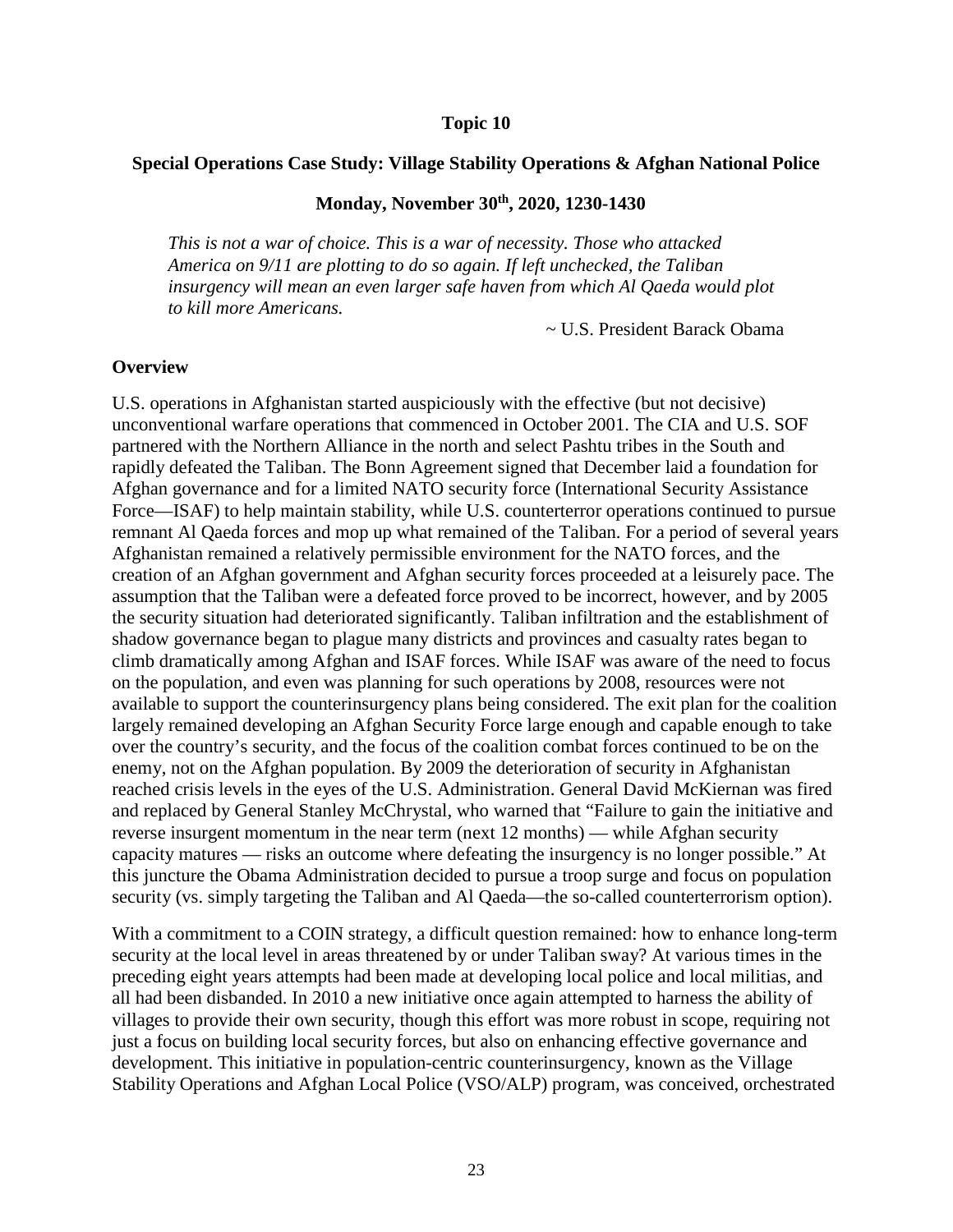and largely executed by U.S. Special Operations Forces. As the largest special operations program since the Vietnam War, VSO/ALP was a significant commitment of SO resources.

Today's case study on VSO/ALP seeks to assess the utility of special operations forces in addressing the insurgency in Afghanistan, looking at both the context of the war in Afghanistan and the capabilities that special operations forces can bring to bear.

### **Objectives**

1. Understand how the unique capabilities possessed by special operations forces can be utilized in a counterinsurgency environment.

2. Assess the utility of special operations forces in addressing the insurgency in Afghanistan.

### **Key Questions**

1. What core activities do special operations forces bring to bear in conducting VSO/ALP operations?

2. Given the context in Afghanistan, is VSO/ALP likely to be successful? Why or why not?

3. How would you describe VSO/ALP's role in the context of coalition strategy in Afghanistan? In essence, was it the strategy or was it part of the strategy?

4. How well does VSO/ALP mesh with the intent of General McChrystal's 2009 assessment?

5. What critical assumptions underpin VSO/ALP?

6. What role should general purpose forces play in a counterinsurgency?

7. Is VSO/ALP a 'population centric' program, or is it overly focused on the insurgents, as claimed by Jon Strandquist in his comparison between VSO/ALP and the Village Defense Programs in Vietnam?

8. What lessons should the special operations community take from the VSO/ALP program?

9. What do you take as the key lessons that special operations forces should draw from the VSO/ALP experience?

### **Required Readings: (92 pages)**

1. GEN Stanley A. McChrystal, "COMISAF's Initial Assessment," (20 Aug 2009), pp. 1-1 – 1-4. (4 pages)

2. Mark Moyar, Village Stability Operations and the Afghan Local Police, (Joint Special Operations University Monograph, October 2014), pp. 1-69. (69 pages)

3. Jon Strandquist, "Local Defense Forces and Counterinsurgency in Afghanistan: Learning from the CIA's Village Defense Program in South Vietnam," *Small Wars and Insurgencies*, 26:1, 90- 113 (12 Dec 2014), pp. 90-106. (17 pages)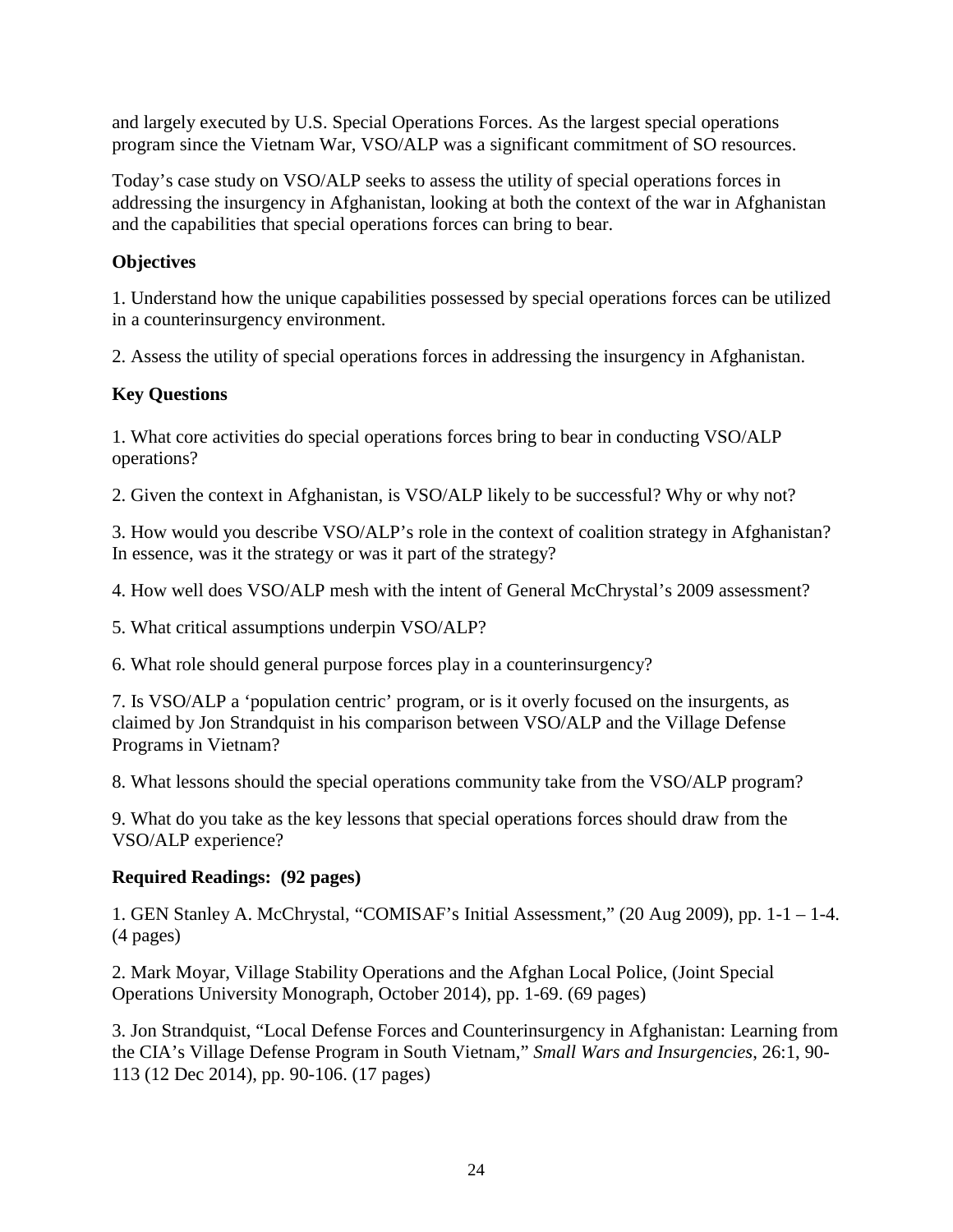4. Howard Altman, "Why dissolving the Afghan Local Police program troubles its American architects," Military Times (27 May 2020), [https://www.militarytimes.com/news/your](https://www.militarytimes.com/news/your-military/2020/05/27/why-dissolving-the-afghan-local-police-program-troubles-its-american-architects/)[military/2020/05/27/why-dissolving-the-afghan-local-police-program-troubles-its-american](https://www.militarytimes.com/news/your-military/2020/05/27/why-dissolving-the-afghan-local-police-program-troubles-its-american-architects/)[architects/](https://www.militarytimes.com/news/your-military/2020/05/27/why-dissolving-the-afghan-local-police-program-troubles-its-american-architects/)

### **Supplemental Readings (Optional)**

1. David Phillips, "VSO/Afghan Local Police: A Square Peg in a Round Hole," 3 July 2015, 2 pages.

2. Sean W. O'Donnell, et al, "Operation Freedom's Sentinel Lead Inspector General Report to the United States Congress, January 1, 2020 – March 31, 2020.

3. William Knarr and Mark Nutsch, Village Stability Operations and the Evolution of SOF Command and Control in Afghanistan: Implications for the Future of Irregular Warfare, (Joint Special Operations University Report 20-2 (2020).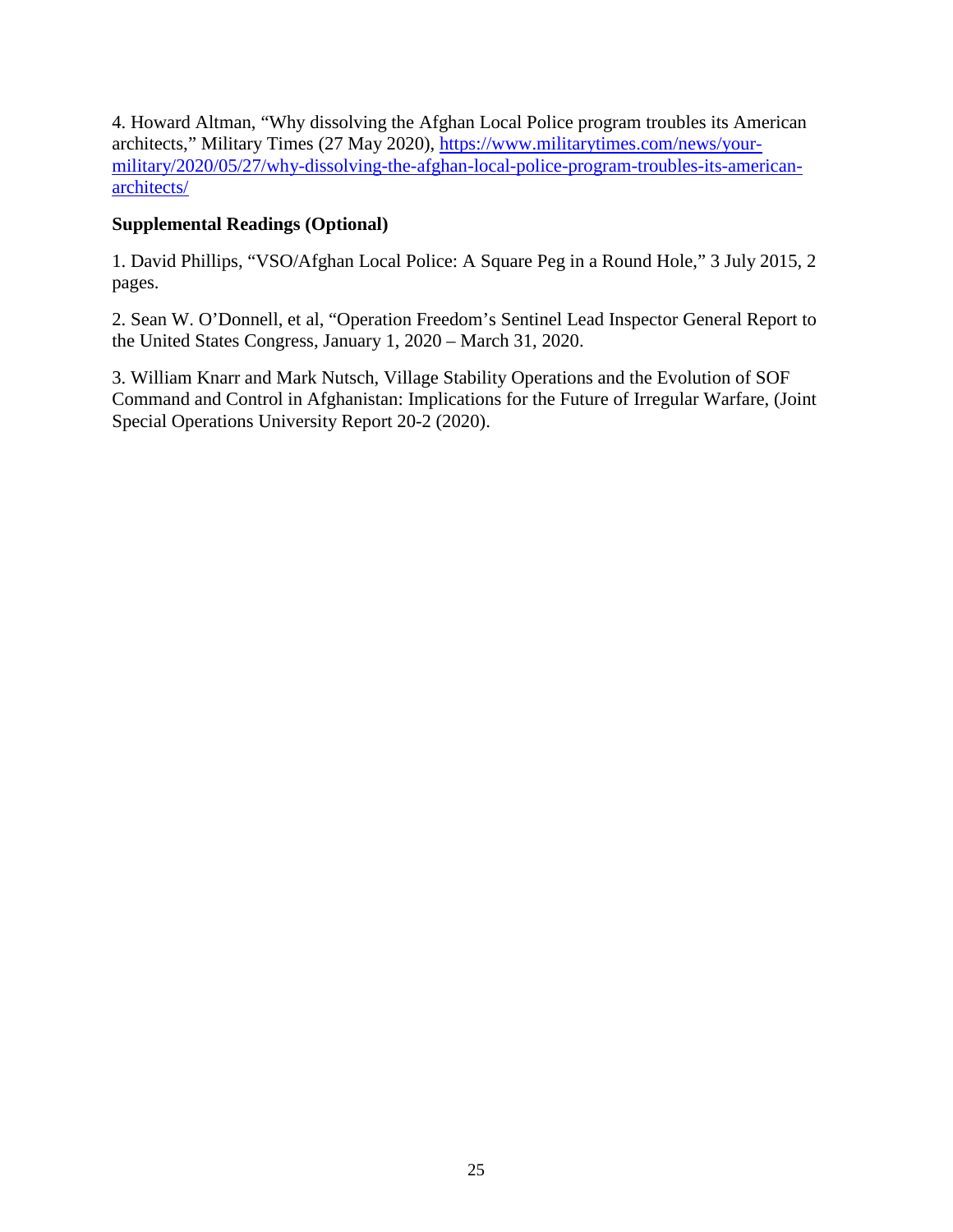### **Future Issues for SOF**

### **Monday, December 7th, 2020, 1230-1430**

### **Overview**

Special Operations Forces have experienced force structure growth and received significant positive attention based on almost two decades of overall successful operations. Although, recently, there has been increased focus on cultural and ethical issues that threaten the trust placed in these forces. As the force resets, USSOCOM has been aggressively pursuing changes to enhance the effectiveness of SOF as a force with both regional expertise and a global perspective. Much of this change is based on lessons learned over the past decades, and is also predicated on the future security environment and consequent military posture as envisioned in documents such as the 2018 National Defense Strategy. To meet its future roles, USSOCOM has been working to re-posture how it operates and meets its obligations to national security. This topic will address how SOF perceives the future and attempts to structure itself for success during a time of lean DOD budgets.

### **Objectives**

1. Understand and assess USSOCOM current, proposed, and future roles in addressing national security threats.

2. Understand and assess cultural and ethical concerns regarding SOF.

3. Analyze the posture of Special Operations Forces to successfully address the future national security requirements envisioned in recent strategic guidance.

### **Key Questions**

1. What do you see as the key trends that should shape how U.S. special operations forces are structured, and postured?

2. Given current Executive and DoD-level strategies, where do you assess USSOCOM should focus its efforts in terms of developing and posturing special operations forces?

3. How should special operations evolve or transform to remain special in future operating environments?

### **Required Readings (56 pages)**

1. Andrew Feickert, "U.S. Special Operations Forces (SOF): Background and Issues for Congress," CRS Report for Congress (11 March 2020). Review Summary, pp. 1-3, 8-10. (6 pages)

2. James D. Kiras, "Future Tasks: Threats and Missions for SOF," *Special Operations Journal*, No. 5: 6-24. (17 pages)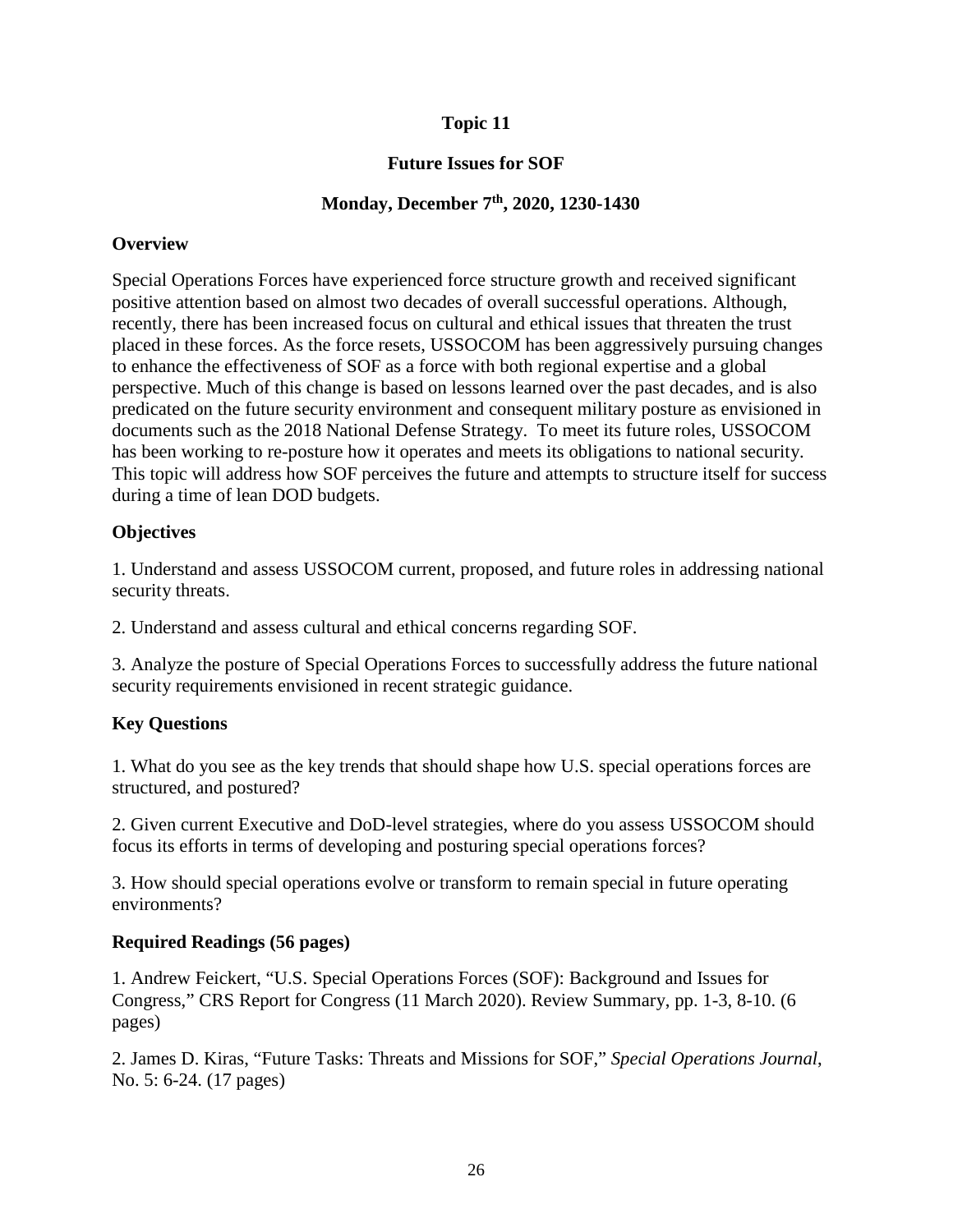3. Jim Garamone, "Special Ops Will Remain Integral to Strategy, Socom Commander Says," *Defense News* (13 May 2020). (4 pages)

4. Jon Harper, "Special Ops Command Faces Funding Cuts," National Defense (23 April 2020). (2 pages)

5. Meghann Myers, "Special operations has an entitlement problem. Here's how they intend to fix it." *Military Times* (28 January 2020). (4 pages)

6. Nick Turse, "US special operations troops are getting busier, and concerns about their behavior have only gotten worse," *Business Insider* (6 April 2020). (5 pages)

7. Richard Rubright, "The Strategic Paradox and Third Party Proxies," in *Special Operations: Out of the Shadows* by Christopher Marsh, et al, eds., (Boulder, Colorado: Lynne Rienner Publications, 2020): 99-111. (13 pages)

8. David Barno and Nora Bensahel, "How to Fix U.S. Special Operations Forces," *War on the Rocks* (25 February 2020). (5 pages)

#### **Supplemental Reading (Optional)**

1. Comprehensive Review, United States Special Operations Command (23 January 2020).